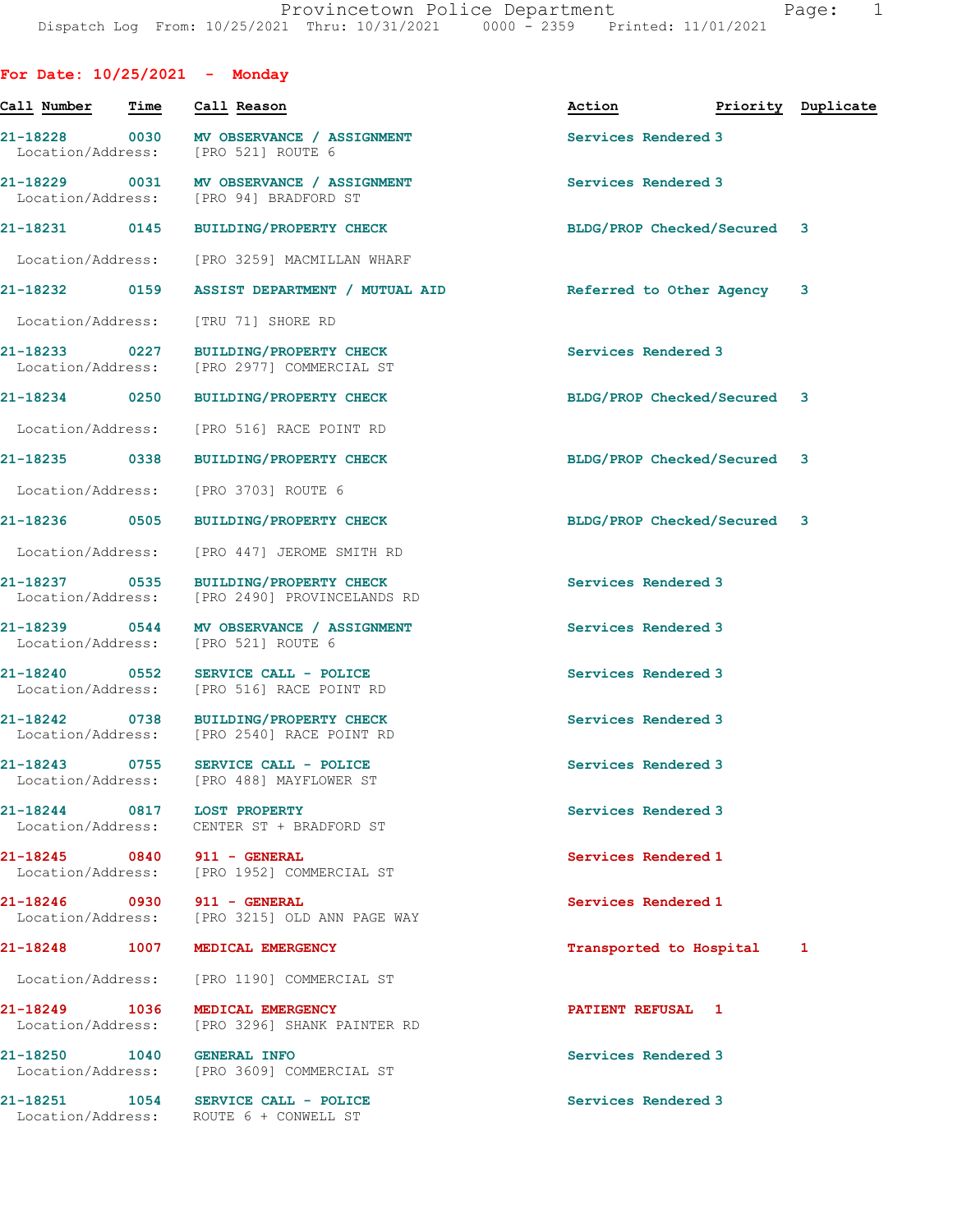21-18253 1123 HAZARDS Referred to Other Agency 2

21-18252 1101 MV OBSERVANCE / ASSIGNMENT Services Rendered 3

21-18255 1228 BUILDING/PROPERTY CHECK Services Rendered 3

Location/Address: [PRO 3440] ROUTE 6

Location/Address: PROVINCE RD + SHANK PAINTER RD

Location/Address: [PRO 3430] COMMERCIAL ST

21-18256 1231 BUILDING/PROPERTY CHECK Services Rendered 3<br>
Location/Address: [PRO 2977] COMMERCIAL ST [PRO 2977] COMMERCIAL ST 21-18257 1334 BUILDING/PROPERTY CHECK Services Rendered 3 Location/Address: [PRO 3259] MACMILLAN WHARF 21-18258 1349 MV OBSERVANCE / ASSIGNMENT Services Rendered 3 Location/Address: [PRO 2512] JEROME SMITH RD 21-18260 1505 PARKING COMPLAINT Services Rendered 3 Location/Address: COMMERCIAL ST 21-18261 1538 ALARM - FIRE Services Rendered 1 Location/Address: [PRO 1854] WEST VINE ST 21-18263 1619 ANIMAL CALL 21-18263 1619 20 Services Rendered 2 Location/Address: 21-18264 1624 LOST PROPERTY Services Rendered 3 Location/Address: [PRO 542] SHANK PAINTER RD 21-18265 1722 MV STOP VERBAL WARNING 3 Location/Address: [PRO 2478] BRADFORD ST 21-18266 1730 FOLLOW UP Services Rendered 2 Location/Address: [PRO 542] SHANK PAINTER RD 21-18268 1747 LOST PROPERTY<br>
Location/Address: [PRO 542] SHANK PAINTER RD<br>
Services Rendered 3 [PRO 542] SHANK PAINTER RD 21-18269 1749 SERVICE CALL - POLICE 21 Could Not Locate 3 Location/Address: COMMERCIAL ST 21-18271 1828 MV OBSERVANCE / ASSIGNMENT Services Rendered 3 Location/Address: [PRO 2206] PILGRIMS LANDING 21-18272 1841 BUILDING/PROPERTY CHECK Services Rendered 3 Location/Address: [PRO 2490] PROVINCELANDS RD 21-18273 1931 FOLLOW UP Services Rendered 2 Location/Address: [PRO 542] SHANK PAINTER RD 21-18274 2003 BUILDING/PROPERTY CHECK BLDG/PROP Checked/Secured 3 Location/Address: [PRO 3259] MACMILLAN WHARF 21-18276 2035 BUILDING/PROPERTY CHECK BLDG/PROP Checked/Secured 3 Location/Address: [PRO 1952] COMMERCIAL ST 21-18277 2041 BUILDING/PROPERTY CHECK BLDG/PROP Checked/Secured 3 Location/Address: [PRO 1638] COMMERCIAL ST 21-18278 2041 BAR CHECK Services Rendered 3 Location/Address: [PRO 3432] COMMERCIAL ST 21-18279 2101 MV OBSERVANCE / ASSIGNMENT Services Rendered 3 Location/Address: ROUTE 6 + CONWELL ST 21-18280 2135 MV STOP VERBAL WARNING 3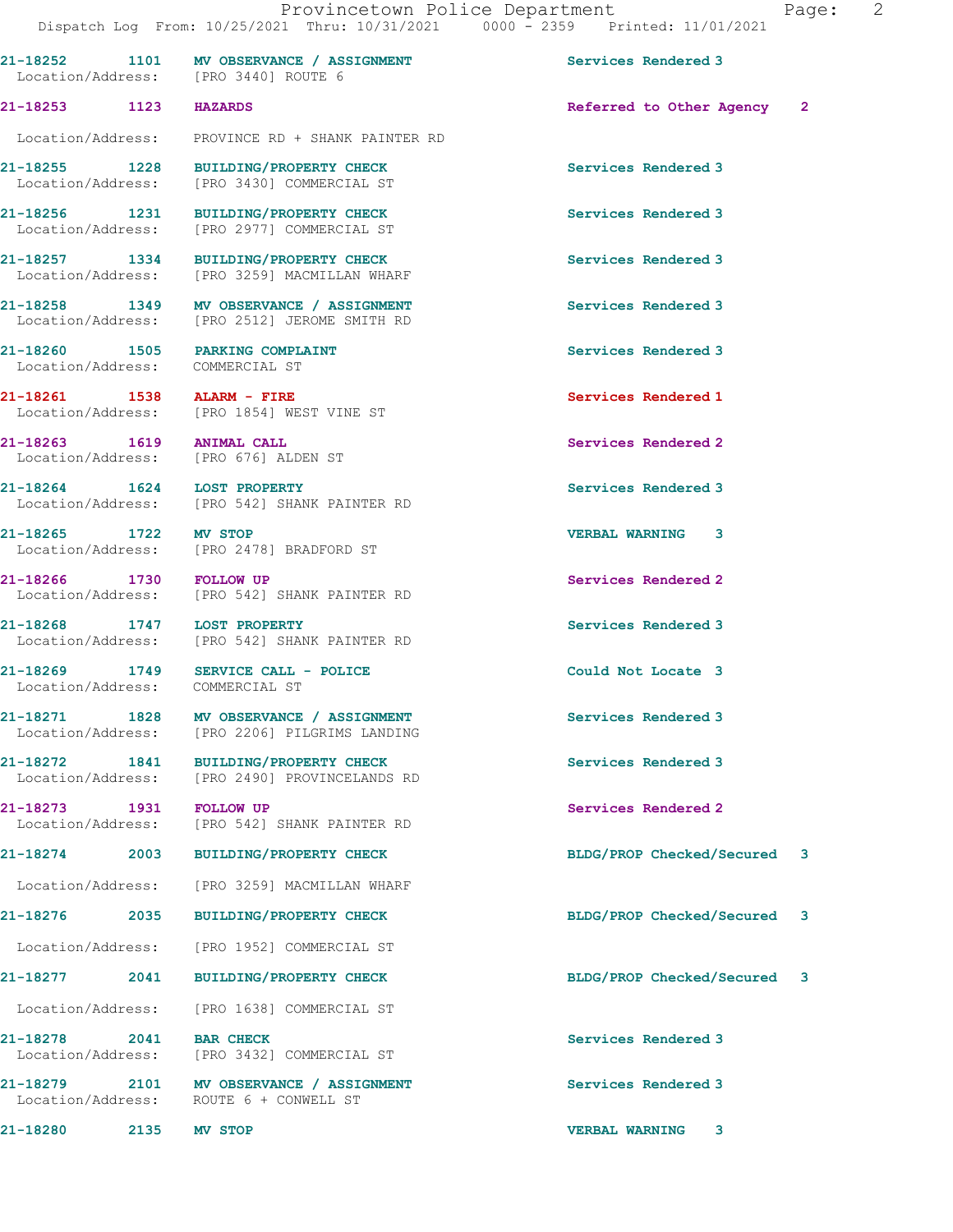|                                  | Provincetown Police Department<br>Dispatch Log From: 10/25/2021 Thru: 10/31/2021 0000 - 2359 Printed: 11/01/2021 |                            | Page: 3 |
|----------------------------------|------------------------------------------------------------------------------------------------------------------|----------------------------|---------|
|                                  | Location/Address: [PRO 2518] ROUTE 6                                                                             |                            |         |
| 21-18281 2147 MV STOP            | Location/Address: [PRO 539] SHANK PAINTER RD                                                                     | Vehicle Towed 3            |         |
| 21-18282 2327 ALARM - GENERAL    | Location/Address: [PRO 1892] SHANK PAINTER RD                                                                    | False Alarm 1              |         |
| 21-18283 2332 ALARM - GENERAL    | Location/Address: [PRO 488] MAYFLOWER ST                                                                         | False Alarm 1              |         |
|                                  | 21-18284 2348 BUILDING/PROPERTY CHECK<br>Location/Address: [PRO 3259] MACMILLAN WHARF                            | Services Rendered 3        |         |
| For Date: $10/26/2021$ - Tuesday |                                                                                                                  |                            |         |
|                                  | 21-18285 0025 MV OBSERVANCE / ASSIGNMENT<br>Location/Address: BRADFORD ST + RYDER ST                             | Services Rendered 3        |         |
|                                  | 21-18286 0046 BUILDING/PROPERTY CHECK<br>Location/Address: [PRO 3259] MACMILLAN WHARF                            | Services Rendered 3        |         |
|                                  | 21-18287 0102 MV OBSERVANCE / ASSIGNMENT<br>Location/Address: SHANK PAINTER RD + JEROME SMITH RD                 | Services Rendered 3        |         |
|                                  | 21-18288 0111 BUILDING/PROPERTY CHECK<br>Location/Address: [PRO 2206] PILGRIMS LANDING                           | Services Rendered 3        |         |
|                                  | 21-18291 0422 MEDICAL EMERGENCY                                                                                  | Transported to Hospital 1  |         |
|                                  | Location/Address: [PRO 2125] COMMERCIAL ST                                                                       |                            |         |
| Location/Address: ROUTE 6        | 21-18292 0514 MV OBSERVANCE / ASSIGNMENT                                                                         | <b>Services Rendered 3</b> |         |
| 21-18293 0612 911 - GENERAL      | Location/Address: [PRO 1252] SHANK PAINTER RD                                                                    | Services Rendered 1        |         |
| 21-18294 0739 ANIMAL CALL        | Location/Address: [PRO 90] COURT ST                                                                              | Could Not Locate 2         |         |
|                                  | 21-18295 0749 BUILDING/PROPERTY CHECK<br>Location/Address: [PRO 2977] COMMERCIAL ST                              | Services Rendered 3        |         |
|                                  | 21-18296 0757 SERVICE CALL - POLICE<br>Location/Address: [PRO 488] MAYFLOWER ST                                  | Services Rendered 3        |         |
|                                  | 21-18297 0801 MEDICAL EMERGENCY                                                                                  | Transported to Hospital 1  |         |
|                                  | Location/Address: [PRO 951] HOLWAY AVE                                                                           |                            |         |
|                                  | 21-18298 0806 SERVICE CALL - POLICE<br>Location/Address: [PRO 569] WINSLOW ST                                    | Services Rendered 3        |         |
|                                  | 21-18299 0830 MEDICAL EMERGENCY<br>Location/Address: [PRO 3670] SHANK PAINTER RD                                 | PATIENT REFUSAL 1          |         |
|                                  | 21-18301 0844 MV OBSERVANCE / ASSIGNMENT<br>Location/Address: [PRO 3440] ROUTE 6                                 | Services Rendered 3        |         |
|                                  | 21-18302 0900 MEDICAL EMERGENCY                                                                                  | Transported to Hospital 1  |         |
|                                  | Location/Address: [PRO 440] HARRY KEMP WAY                                                                       |                            |         |
|                                  | 21-18303 0903 MV OBSERVANCE / ASSIGNMENT<br>Location/Address: HOWLAND ST + ROUTE 6                               | Services Rendered 3        |         |
| 21-18304 0908 MV STOP            | Location/Address: [PRO 2518] ROUTE 6                                                                             | VERBAL WARNING 3           |         |
|                                  |                                                                                                                  |                            |         |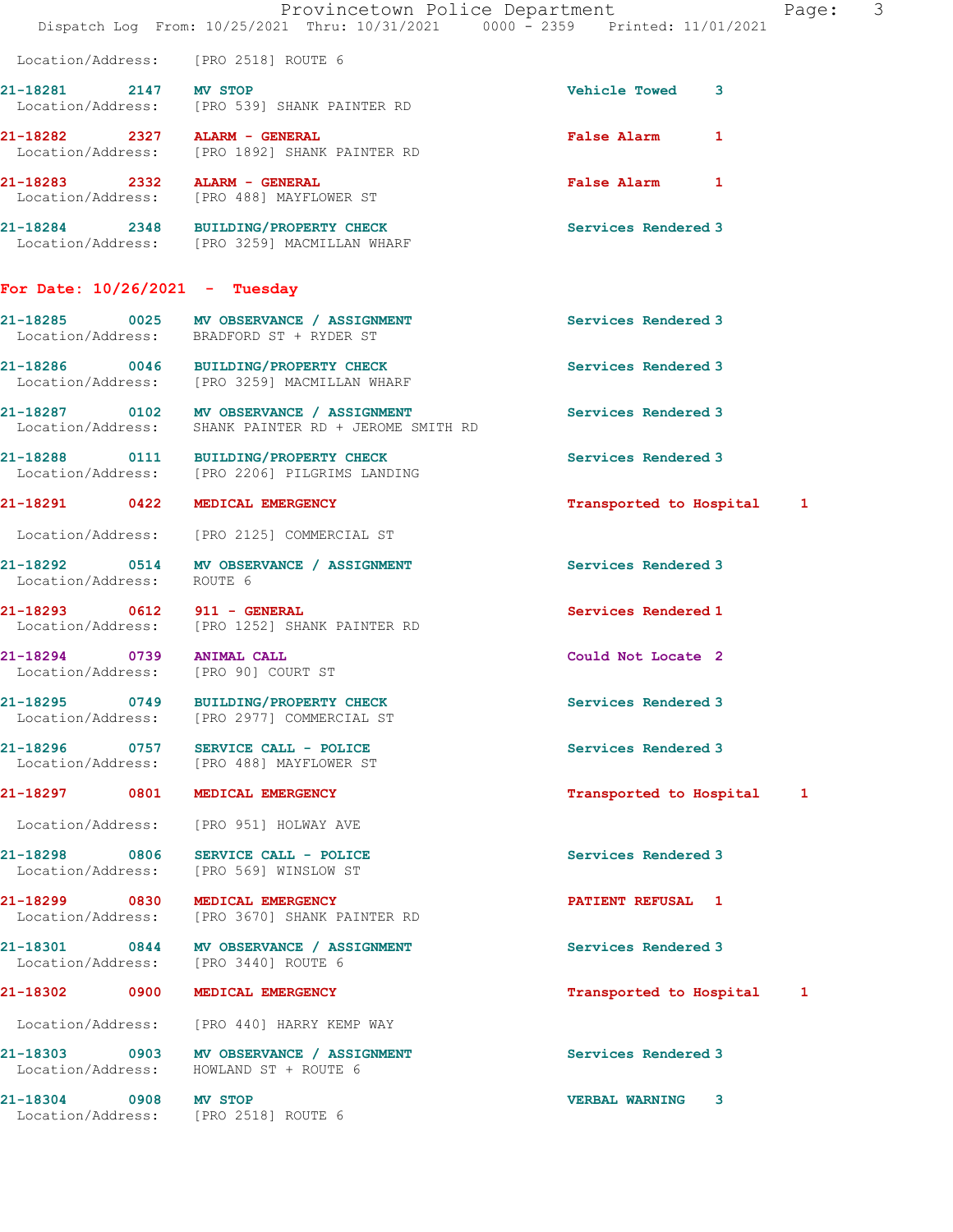Dispatch Log From: 10/25/2021 Thru: 10/31/2021 0000 - 2359 Printed: 11/01/2021 21-18305 0927 BUILDING/PROPERTY CHECK BLDG/PROP Checked/Secured 3 Location/Address: [PRO 3259] MACMILLAN WHARF 21-18307 0954 BUILDING/PROPERTY CHECK Services Rendered 3 Location/Address: [PRO 2483] COMMERCIAL ST 21-18308 1013 MEDICAL EMERGENCY **1200 1200 1200 1200 121-18308** 1013 1 Location/Address: [PRO 440] HARRY KEMP WAY 21-18309 1017 FOLLOW UP FOLLOW UP 2 Location/Address: [PRO 1372] COURT ST 21-18311 1054 MV STOP 1000 1000 10000 VERBAL WARNING 3<br>
Location/Address: [PRO 2518] ROUTE 6 Location/Address: 21-18312 1129 BUILDING/PROPERTY CHECK BLDG/PROP Checked/Secured 3 Location/Address: [PRO 3430] COMMERCIAL ST 21-18313 1132 MV OBSERVANCE / ASSIGNMENT Services Rendered 3 Location/Address: ROUTE 6 + SNAIL RD 21-18314 1147 SERVICE CALL - POLICE (2008) Services Rendered 3<br>
Location/Address: [PRO 2977] COMMERCIAL ST [PRO 2977] COMMERCIAL ST 21-18317 1254 SERVICE CALL - POLICE Services Rendered 3 Location/Address: CONWELL ST + CEMETERY RD 21-18318 1337 MEDICAL EMERGENCY 1 21-18318 Transported to Hospital 1 Location/Address: [PRO 440] HARRY KEMP WAY 21-18319 1413 BUILDING/PROPERTY CHECK BLDG/PROP Checked/Secured 3 Location/Address: [PRO 63] BRADFORD ST EXT 21-18320 1420 BUILDING/PROPERTY CHECK Services Rendered 3 Location/Address: [PRO 2540] RACE POINT RD 21-18321 1432 BUILDING/PROPERTY CHECK Services Rendered 3 Location/Address: [PRO 2499] RACE POINT RD 21-18322 1445 BUILDING/PROPERTY CHECK Services Rendered 3 Location/Address: [PRO 2512] JEROME SMITH RD 21-18323 1448 ALARM - FIRE Services Rendered 1 Location/Address: [PRO 105] COMMERCIAL ST 21-18324 1451 SERVICE CALL - POLICE Services Rendered 3 Location/Address: [PRO 488] MAYFLOWER ST 21-18325 1512 SCHOOL 1512 SCHOOL 21-18325 Pervices Rendered 3<br>
Location/Address: [PRO 569] WINSLOW ST [PRO 569] WINSLOW ST 21-18327 1558 ASSAULT Services Rendered 1 Location/Address: [PRO 3222] ALDEN ST 21-18328 1614 MV COLLISION Services Rendered 1 Location/Address: [PRO 526] RYDER ST EXT 21-18329 1618 FOLLOW UP Services Rendered 2 Location/Address: [PRO 542] SHANK PAINTER RD 21-18330 1740 BUILDING/PROPERTY CHECK Services Rendered 3 Location/Address: [PRO 2898] JEROME SMITH RD 21-18331 1907 BUILDING/PROPERTY CHECK Services Rendered 3 Location/Address: [PRO 2483] COMMERCIAL ST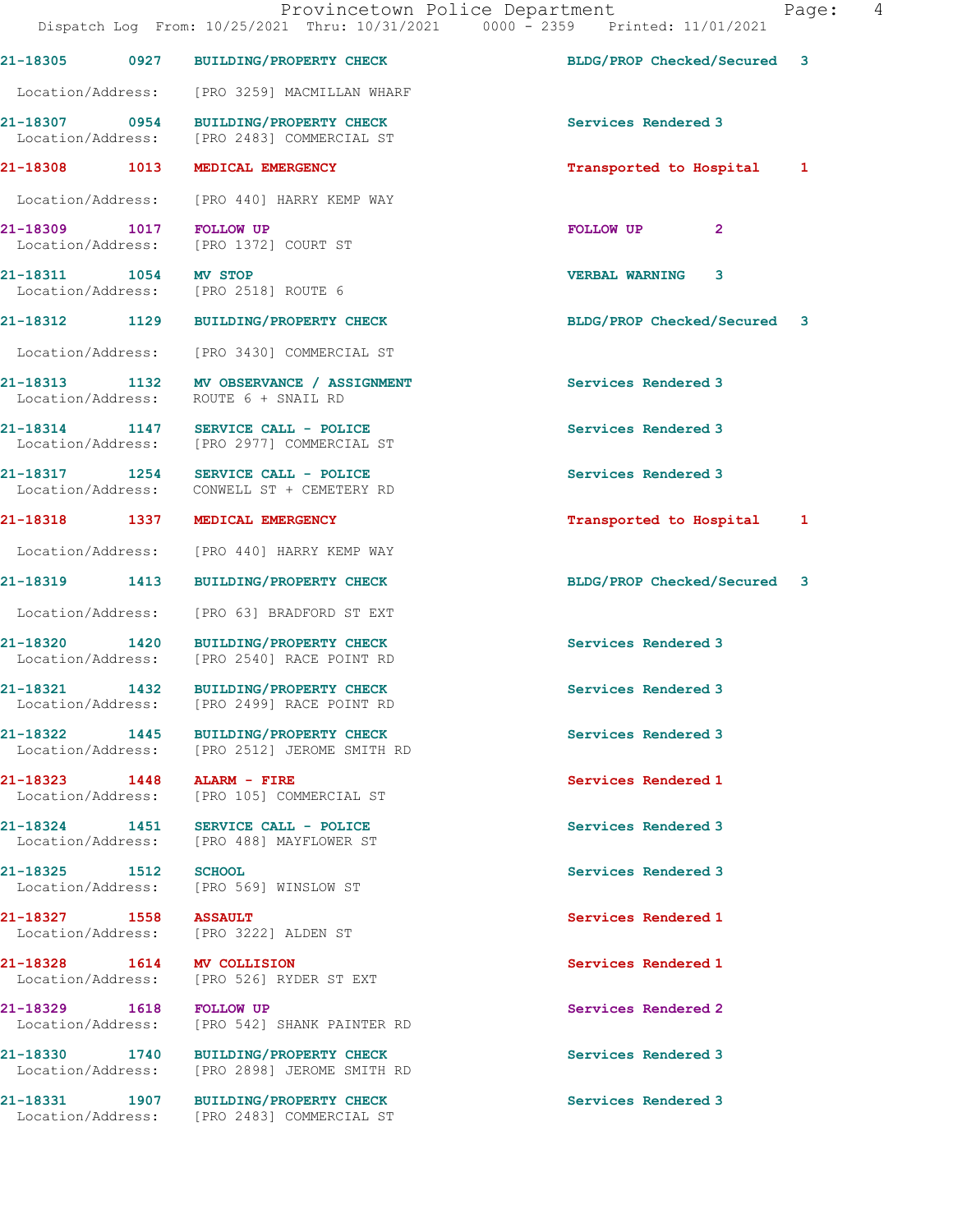|                                                                 | 21-18332 1934 BUILDING/PROPERTY CHECK<br>Location/Address: [PRO 3259] MACMILLAN WHARF  | Services Rendered 3            |
|-----------------------------------------------------------------|----------------------------------------------------------------------------------------|--------------------------------|
| 21-18333 1937 ALARM - GENERAL<br>$\mathbf{1}$                   |                                                                                        | False Alarm Weather (No Bill)  |
|                                                                 | Location/Address: [PRO 1778] SHANK PAINTER RD                                          |                                |
| 21-18335 1949 ALARM - FIRE<br>1                                 |                                                                                        | False Alarm Weather (No Bill)  |
|                                                                 | Location/Address: [PRO 433] RYDER ST EXT                                               |                                |
| 21-18336 2117 HAZARDS<br>Location/Address: HIGH POLE HILL       |                                                                                        | Services Rendered 2            |
|                                                                 | 21-18337 2127 BUILDING/PROPERTY CHECK<br>Location/Address: [PRO 488] MAYFLOWER ST      | Services Rendered 3            |
| 21-18338 2143 ANIMAL CALL                                       | Location/Address: [PRO 300] COMMERCIAL ST                                              | Services Rendered 2            |
|                                                                 | 21-18339 2252 BUILDING/PROPERTY CHECK<br>Location/Address: [PRO 2481] TREMONT ST       | Services Rendered 3            |
| 21-18340 2342 HAZARDS                                           | Location/Address: [PRO 544] SHANK PAINTER RD                                           | Removed Hazard 2               |
|                                                                 | 21-18341 2354 BUILDING/PROPERTY CHECK<br>Location/Address: [PRO 2206] PILGRIMS LANDING | Services Rendered 3            |
|                                                                 | 21-18342 2354 BUILDING/PROPERTY CHECK<br>Location/Address: [PRO 3259] MACMILLAN WHARF  | Services Rendered 3            |
| 21-18343 2357 HAZARDS                                           | Location/Address: [PRO 105] COMMERCIAL ST                                              | Removed Hazard 2               |
| For Date: $10/27/2021$ - Wednesday                              |                                                                                        |                                |
| 21-18344 0013 HAZARDS                                           | Location/Address: [PRO 539] SHANK PAINTER RD                                           | Removed Hazard 2               |
| 21-18345 0023 ALARM - GENERAL                                   | Location/Address: [PRO 4019] HARBOR HILL RD                                            | Unfounded<br>1                 |
| 21-18346 0109 HAZARDS<br>Location/Address: [PRO 446] HOWLAND ST |                                                                                        | Removed Hazard 2               |
| 21-18347 0118                                                   | <b>HAZARDS</b><br>Location/Address: [PRO 1665] CONWELL ST                              | Removed Hazard<br>$\mathbf{2}$ |
| 21-18348 0119 SUSPICIOUS ACTIVITY                               | Location/Address: RACE POINT RD + ROUTE 6                                              | Unfounded<br>$\overline{2}$    |
| 21-18349 0121 ALARM - GENERAL<br>$\mathbf{1}$                   |                                                                                        | False Alarm Weather (No Bill)  |
|                                                                 | Location/Address: [PRO 1778] SHANK PAINTER RD                                          |                                |
| 21-18350 0126 ALARM - GENERAL<br>1                              |                                                                                        | False Alarm Weather (No Bill)  |
| Location/Address: [PRO 512] PRINCE ST                           |                                                                                        |                                |
| 21-18351 0141 FIRE - OTHER                                      | Location/Address: [PRO 3431] COMMERCIAL ST                                             | Extinguished<br>1              |
| 21-18352 0204 HAZARDS<br>Location/Address: [PRO 1376] DUNCAN LN |                                                                                        | Unfounded<br>2                 |
| 21-18353 0225 HAZARDS                                           |                                                                                        | Services Rendered 2            |
|                                                                 | Location/Address: [PRO 3865] BRADFORD ST EXT                                           |                                |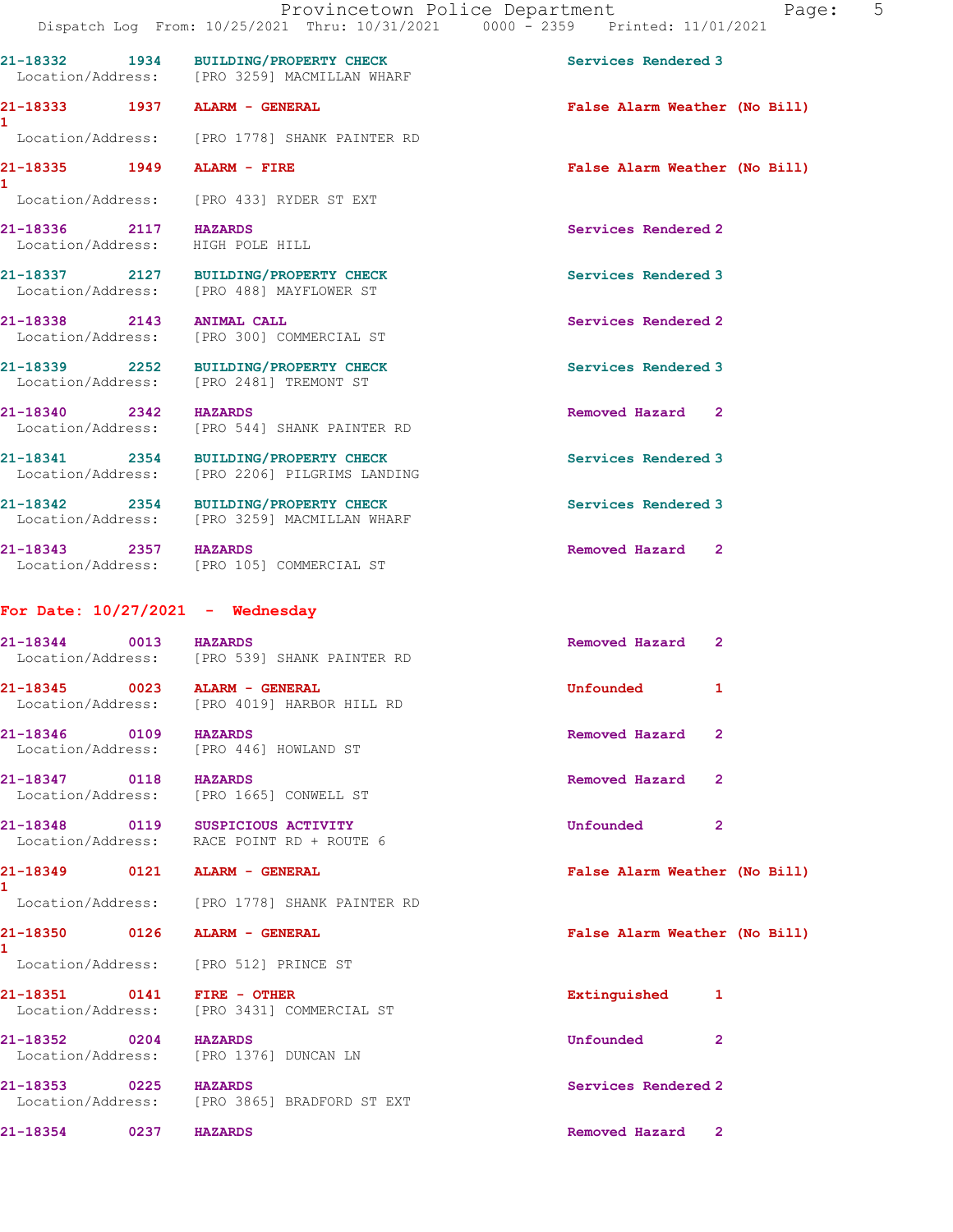|                                    |      | Provincetown Police Department<br>Dispatch Log From: 10/25/2021 Thru: 10/31/2021 0000 - 2359 Printed: 11/01/2021 |                             | Page: 6      |  |
|------------------------------------|------|------------------------------------------------------------------------------------------------------------------|-----------------------------|--------------|--|
|                                    |      | Location/Address: RACE POINT RD + SEASHORE PARK DR                                                               |                             |              |  |
|                                    |      | 21-18355 0314 ASSIST CITIZEN<br>Location/Address: [PRO 2647] SHANK PAINTER RD                                    | Services Rendered 3         |              |  |
|                                    |      | 21-18356 0317 911 - GENERAL<br>Location/Address: COMMERCIAL ST                                                   | Services Rendered 1         |              |  |
|                                    |      | 21-18357 0335 911 - GENERAL<br>Location/Address: RACE POINT RD                                                   | Services Rendered 1         |              |  |
| 21-18358 0347 HAZARDS              |      | Location/Address: MEADOW RD + BRADFORD ST EXT                                                                    | Removed Hazard 2            |              |  |
|                                    |      | 21-18359 0433 ALARM - GENERAL<br>Location/Address: [PRO 542] SHANK PAINTER RD                                    | Services Rendered 1         |              |  |
|                                    |      | 21-18360 0433 HAZARDS<br>Location/Address: ROUTE 6 + CONWELL ST                                                  | Services Rendered 2         |              |  |
| 21-18361 0435 HAZARDS              |      | Location/Address: [PRO 105] COMMERCIAL ST                                                                        | Removed Hazard 2            |              |  |
|                                    |      | 21-18362 0452 ASSIST CITIZEN<br>Location/Address: [PRO 2647] SHANK PAINTER RD                                    | Services Rendered 3         |              |  |
|                                    |      | 21-18363 0502 MEDICAL EMERGENCY<br>Location/Address: COMMERCIAL ST                                               | Unfounded 1                 |              |  |
|                                    |      | 21-18364 0505 MEDICAL EMERGENCY                                                                                  | Transported to Hospital 1   |              |  |
|                                    |      | Location/Address: [PRO 3222] ALDEN ST                                                                            |                             |              |  |
| 21-18365 0517 HAZARDS              |      | Location/Address: BRADFORD ST + MILLER HILL RD                                                                   | Removed Hazard 2            |              |  |
| 21-18366 0519 HAZARDS              |      |                                                                                                                  | Referred to Other Agency 2  |              |  |
|                                    |      | Location/Address: [PRO 430] DYER ST                                                                              |                             |              |  |
| 21-18367 0528 HAZARDS              |      |                                                                                                                  | Referred to Other Agency    | $\mathbf{2}$ |  |
|                                    |      | Location/Address: [PRO 1345] COMMERCIAL ST + LOVETTS CT                                                          |                             |              |  |
|                                    |      | 21-18369 0546 MEDICAL EMERGENCY                                                                                  | Transported to Hospital     | 1            |  |
|                                    |      | Location/Address: [PRO 606] CONWELL ST                                                                           |                             |              |  |
| 21-18370<br>1.                     | 0620 | <b>HAZARDS</b>                                                                                                   | Referred to Other Agency    | 2            |  |
| Location/Address:                  |      | PRISCILLA ALDEN RD                                                                                               |                             |              |  |
| 21-18372 0636                      |      | <b>HAZARDS</b>                                                                                                   | Referred to Other Agency    | $\mathbf{2}$ |  |
| Location/Address:                  |      | [PRO 2540] RACE POINT RD                                                                                         |                             |              |  |
| 21-18373 0717                      |      | <b>HAZARDS</b><br>Location/Address: [PRO 2489] BRADFORD ST                                                       | Removed Hazard 2            | 1            |  |
| 21-18374 0727<br>Location/Address: |      | <b>ASSIST CITIZEN</b><br>[PRO 1559] CONANT ST                                                                    | Services Rendered 3         |              |  |
| 21-18375 0807<br>Location/Address: |      | BUILDING/PROPERTY CHECK<br>[PRO 2540] RACE POINT RD                                                              | Services Rendered 3         |              |  |
| 21-18376 0817                      |      | <b>BUILDING/PROPERTY CHECK</b>                                                                                   | BLDG/PROP Checked/Secured 3 |              |  |
| Location/Address:                  |      | [PRO 2977] COMMERCIAL ST                                                                                         |                             |              |  |
| 21-18377 0820                      |      | <b>HAZARDS</b><br>Location/Address: [PRO 4044] COMMERCIAL ST                                                     | Services Rendered 2         |              |  |
|                                    |      |                                                                                                                  |                             |              |  |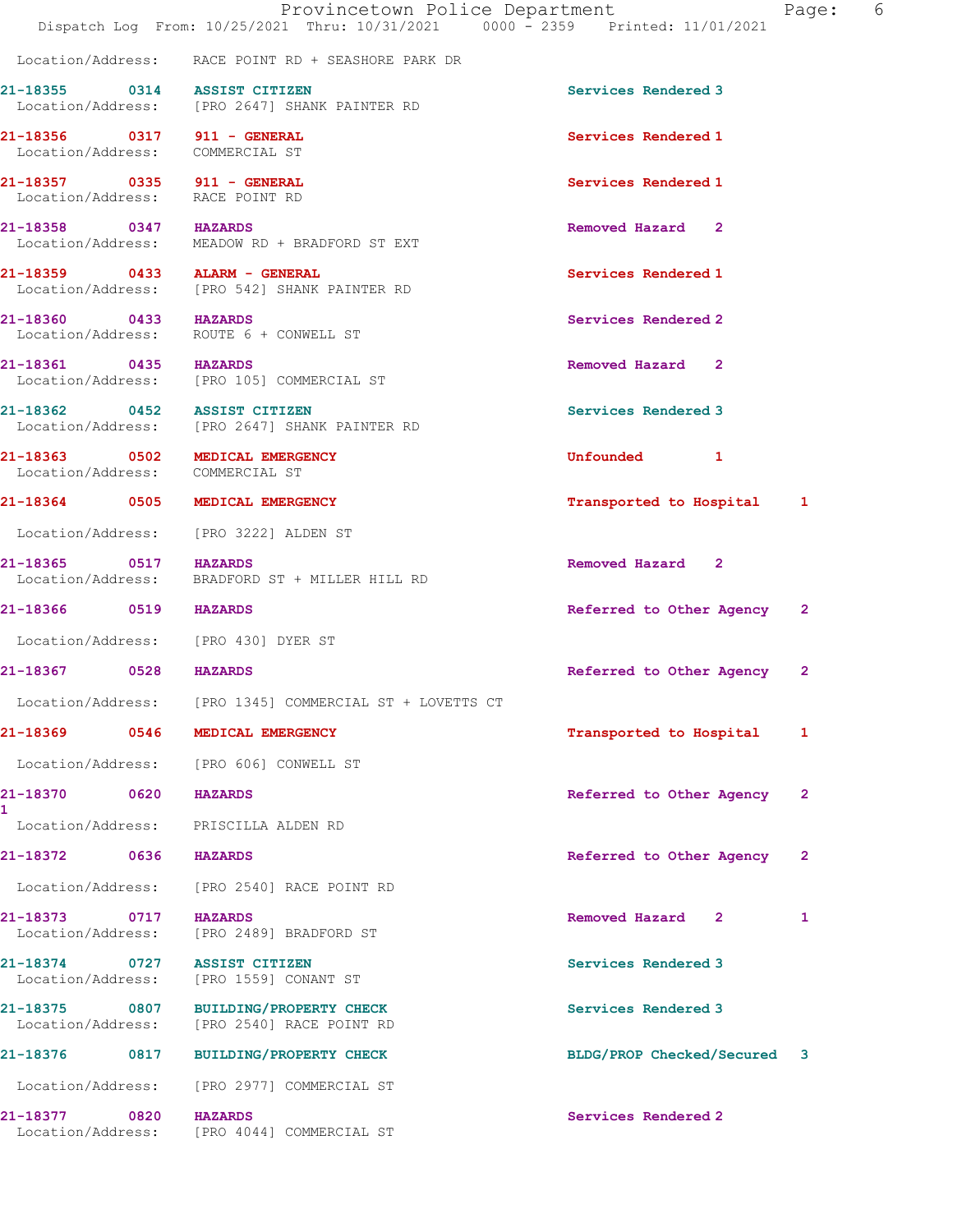1

1

 Dispatch Log From: 10/25/2021 Thru: 10/31/2021 0000 - 2359 Printed: 11/01/2021 21-18378 0838 HAZARDS Referred to Other Agency 2 Location/Address: [PRO 1628] MECHANIC ST 21-18380 0847 HAZARDS Referred to Other Agency 2 Location/Address: [PRO 350] COMMERCIAL ST 21-18381 0854 MEDICAL EMERGENCY Services Rendered 1 Location/Address: [PRO 1892] SHANK PAINTER RD 21-18382 0931 BUILDING/PROPERTY CHECK Services Rendered 3<br>
Location/Address: [PRO 3430] COMMERCIAL ST [PRO 3430] COMMERCIAL ST 21-18383 1011 MEDICAL EMERGENCY **12.1-18383** 1011 MEDICAL EMERGENCY Location/Address: [PRO 350] COMMERCIAL ST 21-18384 1042 ASSIST CITIZEN Services Rendered 3 Location/Address: [PRO 1544] COMMERCIAL ST 21-18385 1055 MV OBSERVANCE / ASSIGNMENT Services Rendered 3 Location/Address: SNAIL RD 21-18386 1137 MEDICAL EMERGENCY Services Rendered 1 Location/Address: [PRO 2647] SHANK PAINTER RD 21-18387 1155 ASSIST DEPARTMENT / MUTUAL AID Services Rendered 3 Location/Address: [PRO 542] SHANK PAINTER RD 21-18388 1202 HAZARDS Services Rendered 2 Location/Address: [PRO 2836] COMMERCIAL ST 21-18389 1207 BUILDING/PROPERTY CHECK Services Rendered 3 Location/Address: [PRO 3259] MACMILLAN WHARF 21-18390 1223 MEDICAL EMERGENCY PATIENT REFUSAL 1 Location/Address: [PRO 1892] SHANK PAINTER RD 21-18391 1242 HAZARDS Referred to Other Agency 2 Location/Address: HARRY KEMP WAY 21-18392 1323 MV OBSERVANCE / ASSIGNMENT Services Rendered 3 Location/Address: ROUTE 6 + SHANK PAINTER RD 21-18394 1357 HAZARDS 1988 120 Referred to Other Agency Location/Address: PLEASANT ST + COMMERCIAL ST 21-18395 1402 HAZARDS Services Rendered 2 Location/Address: [PRO 2966] COMMERCIAL ST 21-18396 1413 HAZARDS 1989 1999 1413 HAZARDS 21-18396 1413 1582 Exterior Services Rendered 2 [PRO 731] BRADFORD ST 21-18397 1417 HAZARDS Services Rendered 2 Location/Address: [PRO 186] COMMERCIAL ST 21-18398 1438 HAZARDS Services Rendered 2 Location/Address: [PRO 1515] BRADFORD ST 21-18399 1507 SERVICE CALL - POLICE 3 Services Rendered 3 Location/Address: [PRO 488] MAYFLOWER ST 21-18400 1537 MV OBSERVANCE / ASSIGNMENT Services Rendered 3<br>
Location/Address: [PRO 3430] COMMERCIAL ST [PRO 3430] COMMERCIAL ST

21-18401 1610 ALARM - FIRE False Alarm Weather (No Bill)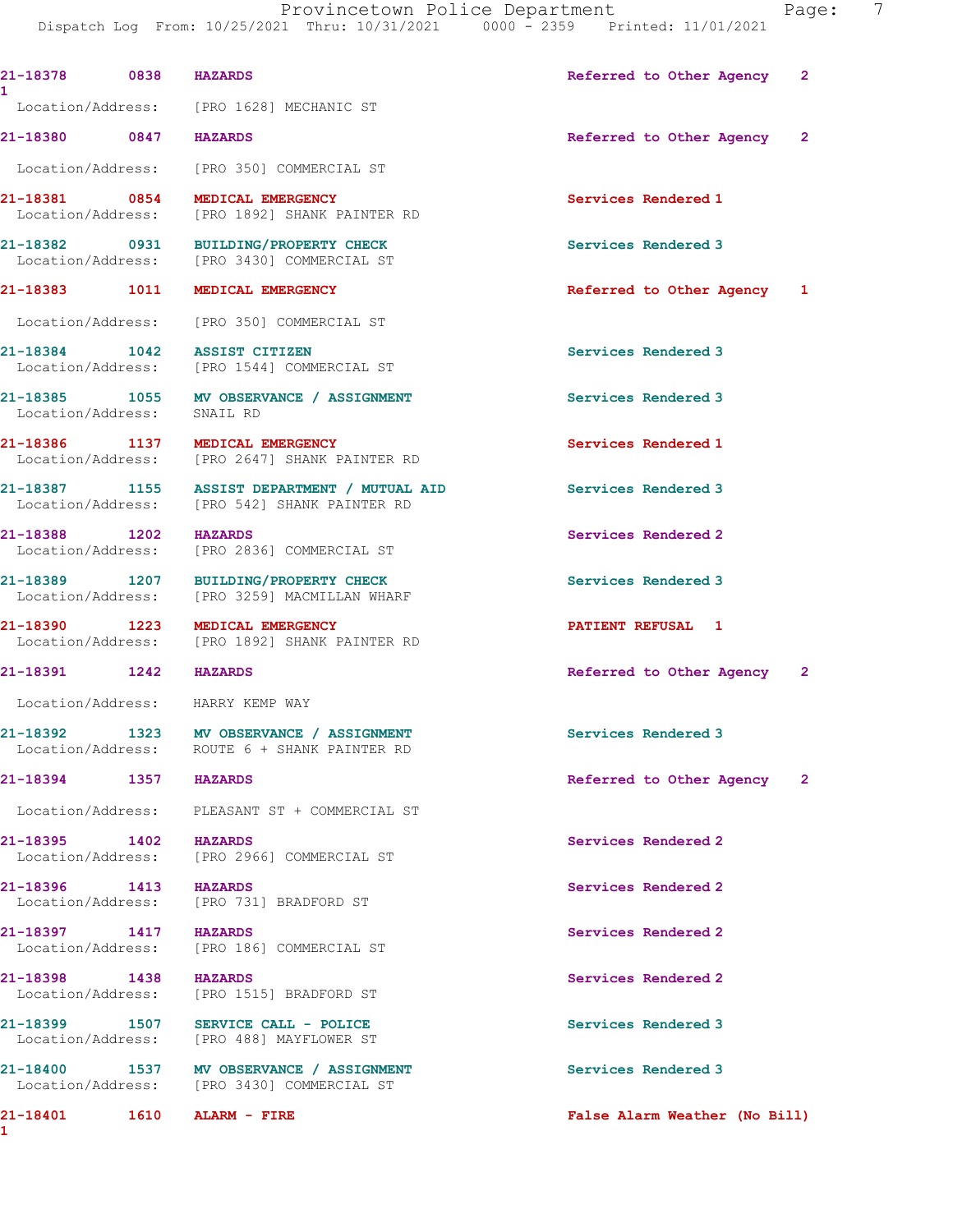Location/Address: [PRO 4164] RACE POINT RD

21-18402 1617 TRAFFIC CONTROL Services Rendered 3 Location/Address: PRISCILLA ALDEN RD + BRADFORD ST

21-18403 1638 ALARM - GENERAL False Alarm Weather (No Bill)

1

1

1

1

Location/Address: [PRO 2037] COMMERCIAL ST

21-18405 1659 TRAFFIC CONTROL Services Rendered 3 Location/Address: SHANK PAINTER RD + BROWNE ST

21-18407 1706 COMPLAINT - GENERAL Services Rendered 3 Location/Address: [PRO 3670] SHANK PAINTER RD

21-18408 1708 TRAFFIC CONTROL Services Rendered 3 Location/Address: PRISCILLA ALDEN RD + BRADFORD ST

Location/Address: [PRO 3392] COMMERCIAL ST

Location/Address: [PRO 2281] COMMERCIAL ST

Location/Address: [PRO 125] COMMERCIAL ST

21-18412 1757 HAZARDS Services Rendered 2 Location/Address: WINSLOW ST + MAYFLOWER ST

21-18413 1804 HAZARDS Services Rendered 2 Location/Address: [PRO 3101] PRISCILLA ALDEN RD

21-18414 1818 FIRE - BRUSH **Extinguished** 1 Location/Address: [PRO 3449] CAPTAIN BERTIES WAY

21-18417 1917 ASSIST CITIZEN Services Rendered 3 Location/Address: [PRO 658] MOZART AVE

Location/Address: [PRO 4073] NELSON AVE

Location/Address: HOWLAND ST + BRADFORD ST

21-18419 2047 BUILDING/PROPERTY CHECK Services Rendered 3 Location/Address: [PRO 4041] BRADFORD ST

21-18420 2202 BUILDING/PROPERTY CHECK Services Rendered 3 Location/Address: [PRO 569] WINSLOW ST

21-18421 2205 BUILDING/PROPERTY CHECK Services Rendered 3<br>
Location/Address: [PRO 488] MAYFLOWER ST [PRO 488] MAYFLOWER ST

21-18422 2221 MV OBSERVANCE / ASSIGNMENT Services Rendered 3 Location/Address: ROUTE 6 + SNAIL RD

21-18423 2224 BUILDING/PROPERTY CHECK Services Rendered 3 Location/Address: [PRO 526] RYDER ST EXT

21-18424 2236 ALARM - FIRE False Alarm Weather (No Bill) 1 Location/Address: [PRO 511] HOLWAY AVE

For Date: 10/28/2021 - Thursday

21-18409 1737 ALARM - GENERAL False Alarm Weather (No Bill)

21-18410 1747 ALARM - GENERAL False Alarm Weather (No Bill)

21-18411 1750 ALARM - GENERAL False Alarm Weather (No Bill)

21-18416 1918 HAZARDS Removed Hazard 2

21-18418 1935 MV OBSERVANCE / ASSIGNMENT No Action Required 3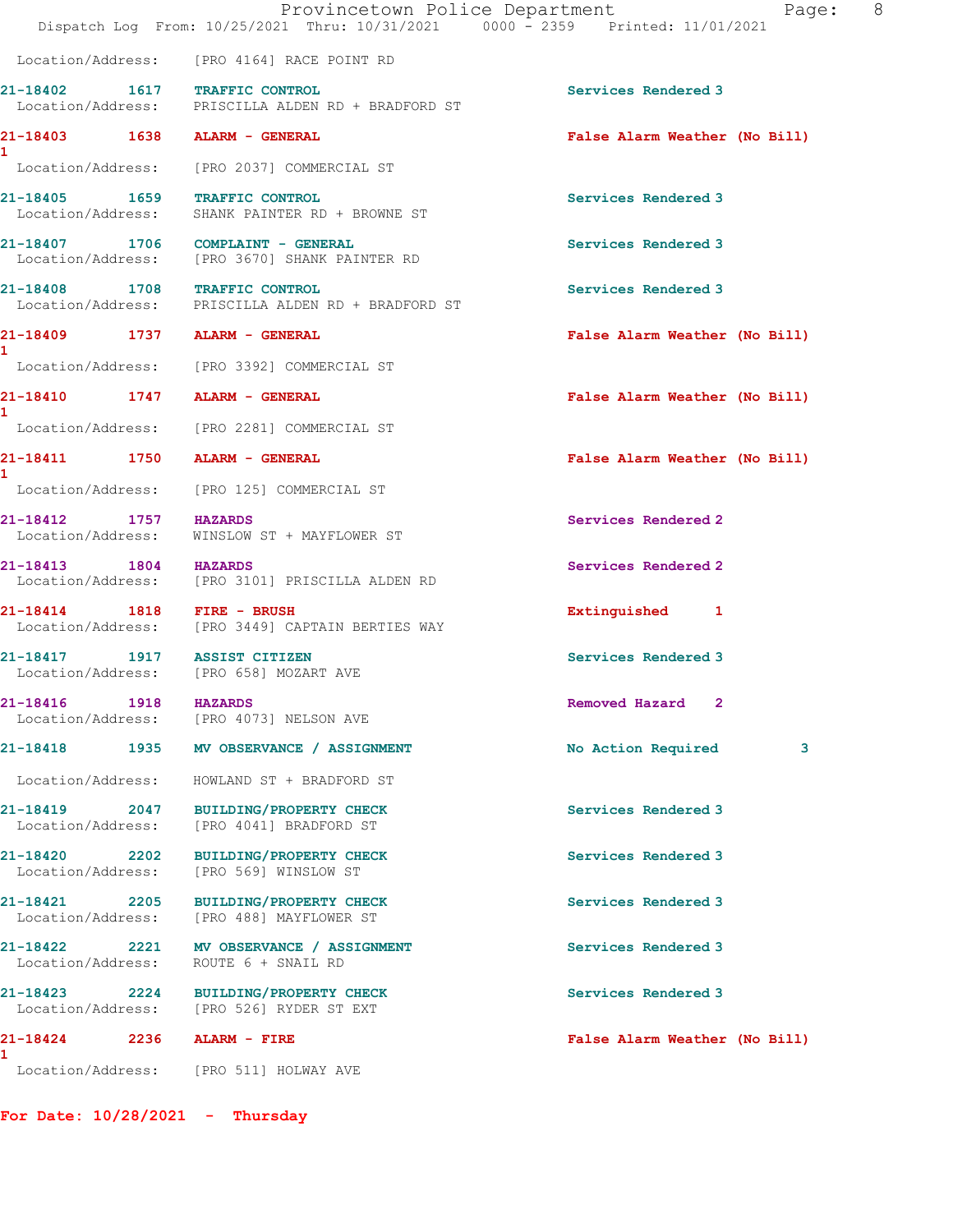| 21-18425<br>0010<br>Location/Address:              | <b>HAZARDS</b><br>BANGS ST + BRADFORD ST                                             | Removed Hazard 2               |
|----------------------------------------------------|--------------------------------------------------------------------------------------|--------------------------------|
|                                                    | 21-18426 0015 MV OBSERVANCE / ASSIGNMENT<br>Location/Address: BRADFORD ST + RYDER ST | Services Rendered 3            |
|                                                    | 21-18427 0054 BUILDING/PROPERTY CHECK                                                | BLDG/PROP Checked/Secured 3    |
|                                                    | Location/Address: [PRO 1952] COMMERCIAL ST                                           |                                |
| 21-18428<br>0056                                   | MV OBSERVANCE / ASSIGNMENT                                                           | No Action Required<br>3        |
| Location/Address:                                  | [PRO 3912] SHANK PAINTER RD                                                          |                                |
| 21-18429 0131                                      | <b>BUILDING/PROPERTY CHECK</b>                                                       | BLDG/PROP Checked/Secured 3    |
| Location/Address:                                  | [PRO 1638] COMMERCIAL ST                                                             |                                |
| 21-18430 0140                                      | BUILDING/PROPERTY CHECK                                                              | BLDG/PROP Checked/Secured 3    |
|                                                    | Location/Address: [PRO 2206] PILGRIMS LANDING                                        |                                |
| 21-18431 0221                                      | MV OBSERVANCE / ASSIGNMENT                                                           | No Action Required<br>3        |
| Location/Address:                                  | HIGH POLE HILL + BRADFORD ST                                                         |                                |
| 21-18432 0349 ALARM - GENERAL<br>Location/Address: | [PRO 4019] HARBOR HILL RD                                                            | Services Rendered 1            |
| 21-18433 0502                                      | MV OBSERVANCE / ASSIGNMENT                                                           | No Action Required<br>3        |
|                                                    | Location/Address: [PRO 2518] ROUTE 6                                                 |                                |
| 21-18434<br>0507                                   | <b>BUILDING/PROPERTY CHECK</b>                                                       | BLDG/PROP Checked/Secured<br>3 |
| Location/Address:                                  | [PRO 530] SHANK PAINTER RD                                                           |                                |
| 21-18435 0509                                      | <b>GENERAL INFO</b>                                                                  | Referred to Other Agency 3     |
|                                                    | Location/Address: [PRO 105] COMMERCIAL ST                                            |                                |
| 21-18436 0520                                      | <b>BUILDING/PROPERTY CHECK</b>                                                       | BLDG/PROP Checked/Secured 3    |
|                                                    | Location/Address: [PRO 182] COMMERCIAL ST                                            |                                |
| 21-18438<br>0613<br>1                              | ALARM - FIRE                                                                         | False Alarm Weather (No Bill)  |
| Location/Address:                                  | [PRO 512] PRINCE ST                                                                  |                                |
| 21-18439<br>0620<br>Location/Address:              | SERVICE CALL - POLICE<br>[PRO 516] RACE POINT RD                                     | Services Rendered 3            |
| 21-18440<br>0735<br>Location/Address:              | <b>HAZARDS</b><br>HEATHER'S WAY                                                      | Services Rendered 2            |
| 21-18441 0800                                      | <b>HAZARDS</b>                                                                       | Referred to Other Agency 2     |
| Location/Address: JEROME SMITH RD                  |                                                                                      |                                |
| 21-18442 0802<br>Location/Address:                 | <b>ASSIST CITIZEN</b><br>[PRO 957] HOWLAND ST                                        | Services Rendered 3            |
| 21-18443 0804<br>Location/Address:                 | <b>ASSIST CITIZEN</b><br>[PRO 661] STANDISH ST                                       | Services Rendered 3            |
| 21-18445<br>0856<br>Location/Address:              | <b>ASSIST CITIZEN</b><br>[PRO 744] BRADFORD ST                                       | Services Rendered 3            |
| 21-18446<br>0907<br>Location/Address:              | <b>ASSIST CITIZEN</b><br>[PRO VNEW] HOWLAND ST                                       | Services Rendered 3            |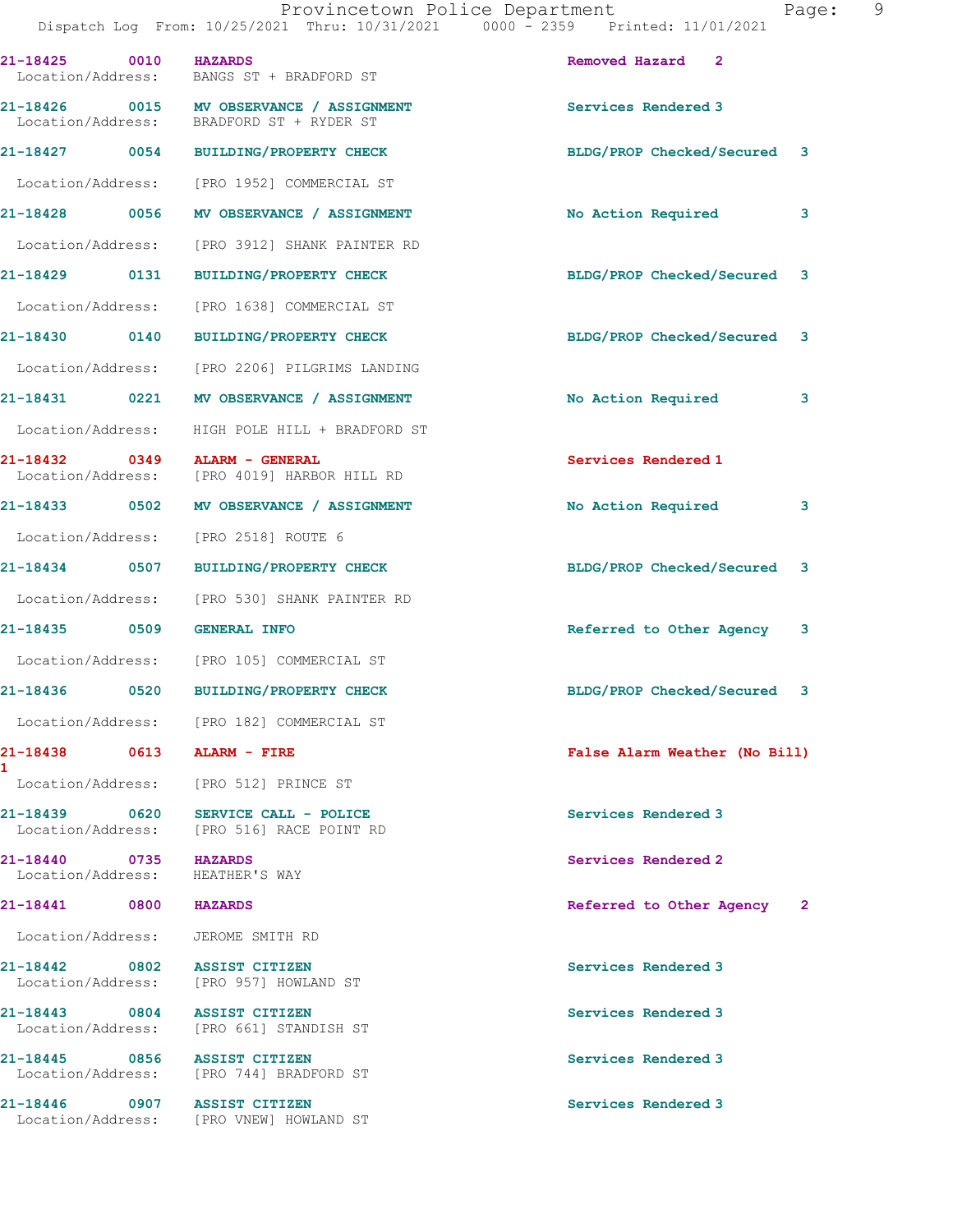21-18447 0915 TRAFFIC CONTROL Services Rendered 3

21-18448 0926 LOST PROPERTY Services Rendered 3

Location/Address: [PRO 2998] BRADFORD ST EXT

Location/Address: [PRO 3222] ALDEN ST

Location/Address: [PRO 569] WINSLOW ST

1

 Location/Address: [PRO 3296] SHANK PAINTER RD 21-18449 0954 ALARM - GENERAL False Alarm Weather (No Bill) Location/Address: [PRO 3382] COMMERCIAL ST 21-18450 1112 LARCENY / FORGERY / FRAUD Services Rendered 2 Location/Address: [PRO 1136] WASHINGTON AVE 21-18452 1216 MV OBSERVANCE / ASSIGNMENT Services Rendered 3 Location/Address: ROUTE 6 21-18453 1344 BUILDING/PROPERTY CHECK Services Rendered 3 Location/Address: [PRO 3430] COMMERCIAL ST 21-18454 1347 BUILDING/PROPERTY CHECK Services Rendered 3 Location/Address: [PRO 2977] COMMERCIAL ST 21-18455 1428 LOST PROPERTY Services Rendered 3 Location/Address: [PRO 542] SHANK PAINTER RD 21-18457 1555 MV OBSERVANCE / ASSIGNMENT Services Rendered 3 Location/Address: BRADFORD ST + HOWLAND ST 21-18458 1610 PARKING COMPLAINT GONE ON ARRIVAL 3 Location/Address: [PRO 1279] ATLANTIC AVE 21-18459 1619 ASSIST CITIZEN Services Rendered 3 Location/Address: [PRO 661] STANDISH ST 21-18460 1639 BUILDING/PROPERTY CHECK Services Rendered 3 Location/Address: [PRO 2490] PROVINCELANDS RD 21-18461 1713 MV OBSERVANCE / ASSIGNMENT Services Rendered 3<br>
Location/Address: [PRO 3440] ROUTE 6 Location/Address: 21-18462 1717 MV STOP VERBAL WARNING 3 Location/Address: ROUTE 6 + SNAIL RD 21-18464 1751 ASSIST DEPARTMENT / MUTUAL AID Services Rendered 3 Location/Address: [PRO 2490] PROVINCELANDS RD 21-18468 2021 COMPLAINT - GENERAL COMPLAINT - COMPRESSED SUPERSITY OF STRAIN COMPLAINT - GENERAL Location/Address: [PRO 2021] COMMERCIAL ST 21-18467 2023 BUILDING/PROPERTY CHECK Services Rendered 3 Location/Address: [PRO 564] BAYBERRY AVE 21-18469 2043 BUILDING/PROPERTY CHECK Services Rendered 3 Location/Address: [PRO 519] RACE POINT RD 21-18470 2114 MV OBSERVANCE / ASSIGNMENT Services Rendered 3 Location/Address: [PRO 4041] BRADFORD ST 21-18471 2201 BUILDING/PROPERTY CHECK Services Rendered 3 Location/Address: [PRO 2540] RACE POINT RD 21-18472 2215 MEDICAL EMERGENCY 2008 21-18472 2215 2215

21-18473 2244 BUILDING/PROPERTY CHECK BLDG/PROP Checked/Secured 3

21-18474 2245 BUILDING/PROPERTY CHECK BLDG/PROP Checked/Secured 3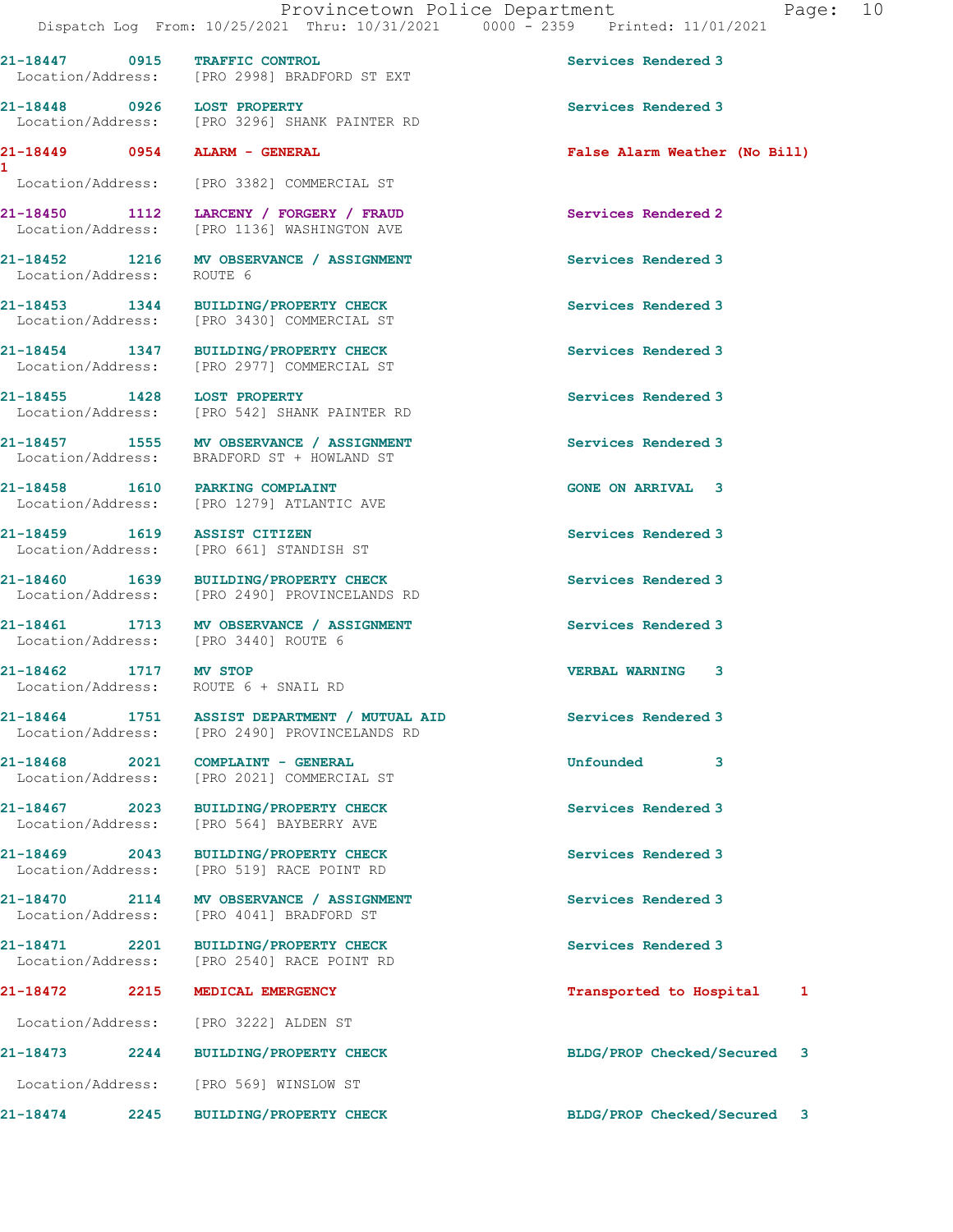|                                                                      | Provincetown Police Department<br>Dispatch Log From: 10/25/2021 Thru: 10/31/2021 0000 - 2359 Printed: 11/01/2021 |                                          | Page: 11 |
|----------------------------------------------------------------------|------------------------------------------------------------------------------------------------------------------|------------------------------------------|----------|
|                                                                      | Location/Address: [PRO 488] MAYFLOWER ST                                                                         |                                          |          |
|                                                                      | 21-18475 2318 NOISE COMPLAINT<br>Location/Address: [PRO 484] MASONIC PL                                          | SPOKEN TO<br>3                           |          |
|                                                                      | 21-18476 2331 MEDICAL EMERGENCY<br>Location/Address: [PRO 3222] ALDEN ST                                         | <b>PATIENT REFUSAL 1</b>                 |          |
| For Date: $10/29/2021$ - Friday                                      |                                                                                                                  |                                          |          |
|                                                                      | 21-18479 0020 BUILDING/PROPERTY CHECK<br>Location/Address: [PRO 3259] MACMILLAN WHARF                            | Services Rendered 3                      |          |
|                                                                      | 21-18480 0021 BUILDING/PROPERTY CHECK                                                                            | BLDG/PROP Checked/Secured 3              |          |
|                                                                      | Location/Address: [PRO 175] COMMERCIAL ST                                                                        |                                          |          |
|                                                                      | 21-18481 0023 BUILDING/PROPERTY CHECK                                                                            | BLDG/PROP Checked/Secured 3              |          |
|                                                                      | Location/Address: [PRO 99] COMMERCIAL ST                                                                         |                                          |          |
|                                                                      | 21-18482 0028 BUILDING/PROPERTY CHECK                                                                            | BLDG/PROP Checked/Secured 3              |          |
|                                                                      | Location/Address: [PRO 1638] COMMERCIAL ST                                                                       |                                          |          |
|                                                                      | 21-18483 0033 MV OBSERVANCE / ASSIGNMENT                                                                         | No Action Required<br>3                  |          |
|                                                                      | Location/Address: [PRO 595] BRADFORD ST                                                                          |                                          |          |
| 21-18487 0133 MEDICAL EMERGENCY                                      |                                                                                                                  | Transported to Hospital<br>1             |          |
|                                                                      | Location/Address: [PRO 542] SHANK PAINTER RD<br>Refer To Arrest: 21-197-AR                                       |                                          |          |
|                                                                      | 21-18488 0344 MV OBSERVANCE / ASSIGNMENT<br>Location/Address: SHANK PAINTER RD + JEROME SMITH RD                 | Services Rendered 3                      |          |
|                                                                      | 21-18489 0431 BUILDING/PROPERTY CHECK<br>Location/Address: [PRO 2898] JEROME SMITH RD                            | Services Rendered 3                      |          |
|                                                                      | 21-18490 0500 BUILDING/PROPERTY CHECK<br>Location/Address: [PRO 2206] PILGRIMS LANDING                           | Services Rendered 3                      |          |
| 21-18491 0508 PARKING COMPLAINT                                      | Location/Address: [PRO 2489] BRADFORD ST                                                                         | Services Rendered 3                      |          |
| 21-18492 0509 ESCORT / TRANSPORT<br>Location/Address: [OT 8] PARK ST | Refer To Arrest: 21-197-AR                                                                                       | Services Rendered 3                      |          |
|                                                                      | 21-18493 0521 MV OBSERVANCE / ASSIGNMENT<br>Location/Address: BRADFORD ST + HOWLAND ST                           | Services Rendered 3                      |          |
| 21-18494 0536 ALARM - FIRE                                           | Location/Address: [PRO 2227] BRADFORD ST                                                                         | False Alarm 1                            |          |
|                                                                      | 21-18495 0554 SERVICE CALL - POLICE<br>Location/Address: [PRO 516] RACE POINT RD                                 | Services Rendered 3                      |          |
| 21-18497 0654 ALARM - FIRE                                           | Location/Address: [PRO 518] RACE POINT RD                                                                        | False Alarm 1                            |          |
| 21-18499 0743 FOLLOW UP                                              | Location/Address: [PRO 132] COMMERCIAL ST                                                                        | Services Rendered 2                      |          |
| 21-18500 0801 HAZARDS                                                |                                                                                                                  | Referred to Other Agency<br>$\mathbf{2}$ |          |
| Location/Address: [PRO 676] ALDEN ST                                 |                                                                                                                  |                                          |          |
| 21-18501 0817 ESCORT / TRANSPORT                                     |                                                                                                                  | <b>Transferred Custody</b>               | 3        |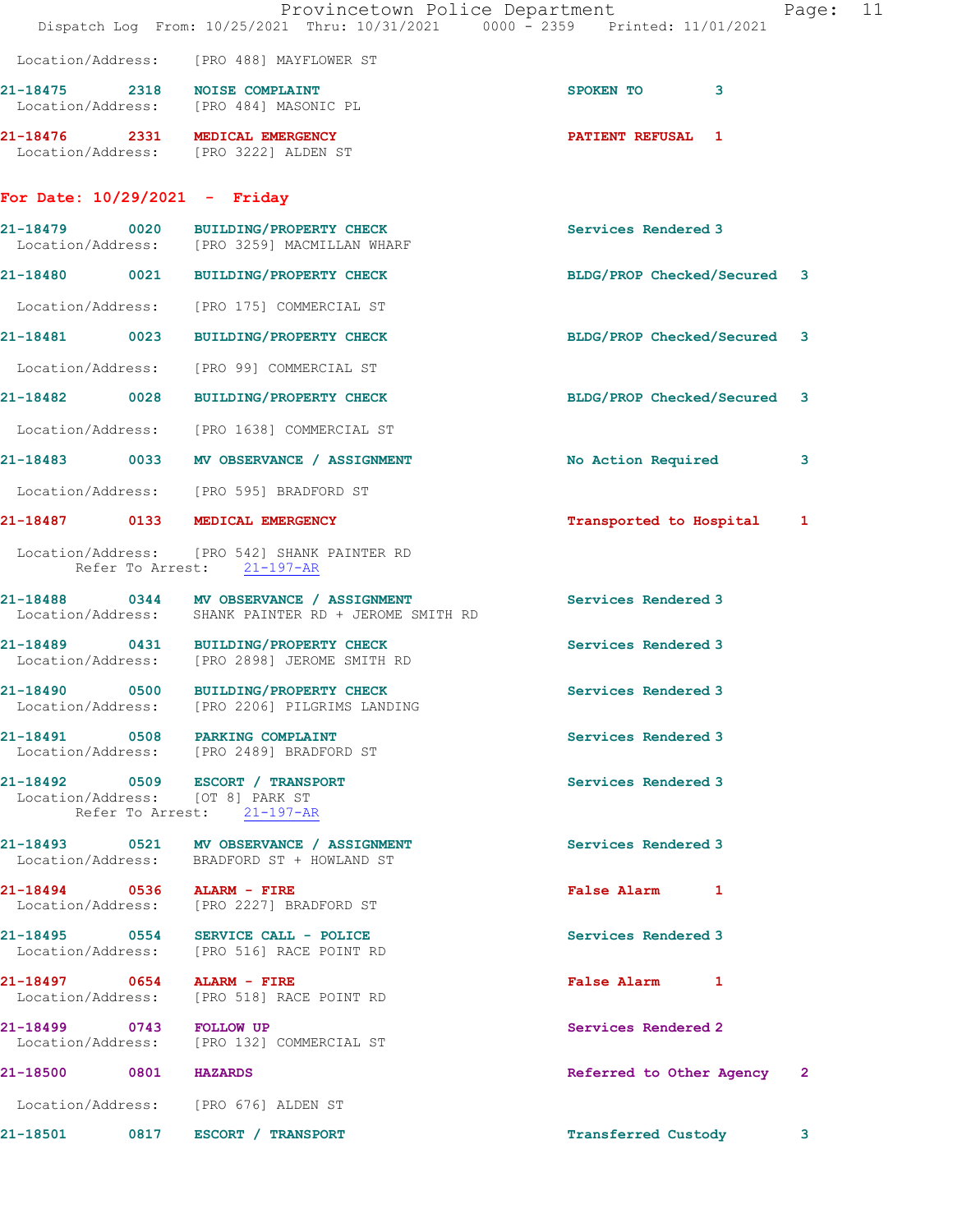|                           | Location/Address: [ORL 1] ROCK HARBOR RD<br>Refer To Arrest: 21-197-AR                 |                             |  |
|---------------------------|----------------------------------------------------------------------------------------|-----------------------------|--|
|                           | 21-18502 0819 BUILDING/PROPERTY CHECK<br>Location/Address: [PRO 488] MAYFLOWER ST      | Services Rendered 3         |  |
| 21-18503 0914 HAZARDS     |                                                                                        | Referred to Other Agency 2  |  |
|                           | Location/Address: [PRO 75] CAPTAIN BERTIES WAY                                         |                             |  |
| 21-18504 0917 HAZARDS     |                                                                                        | Referred to Other Agency 2  |  |
|                           | Location/Address: [PRO 1863] FRANKLIN ST                                               |                             |  |
|                           | 21-18505 0930 MEDICAL EMERGENCY<br>Location/Address: BANGS ST + COMMERCIAL ST          | <b>PATIENT REFUSAL 1</b>    |  |
|                           | 21-18507 0959 LOST PROPERTY<br>Location/Address: [PRO 3296] SHANK PAINTER RD           | Services Rendered 3         |  |
|                           |                                                                                        |                             |  |
|                           | 21-18508 1011 MEDICAL EMERGENCY                                                        | Transported to Hospital 1   |  |
|                           | Location/Address: [PRO 1077] PLEASANT ST                                               |                             |  |
|                           | 21-18509 1014 MV COLLISION<br>Location/Address: COMMERCIAL ST + COURT ST               | Services Rendered 1         |  |
|                           | 21-18511 1224 MV COMPLAINT                                                             | Could Not Locate 2          |  |
| Location/Address: ROUTE 6 |                                                                                        |                             |  |
|                           | 21-18512 1245 MV OBSERVANCE / ASSIGNMENT<br>Location/Address: ROUTE 6 + SNAIL RD       | Services Rendered 3         |  |
|                           | 21-18513 1304 LOST PROPERTY                                                            | Services Rendered 3         |  |
|                           | Location/Address: [PRO 542] SHANK PAINTER RD                                           |                             |  |
|                           | 21-18515    1405    ALARM - FIRE<br>Location/Address: [PRO 80] CARVER ST               | Services Rendered 1         |  |
|                           | 21-18516 1415 MV OBSERVANCE / ASSIGNMENT<br>Location/Address: [PRO 3440] ROUTE 6       | Services Rendered 3         |  |
| 21-18517 1433 MV STOP     | Location/Address: ROUTE 6 + SNAIL RD                                                   | <b>VERBAL WARNING</b><br>3  |  |
| 21-18520 1553             | <b>HAZARDS</b><br>Location/Address: [PRO 2494] BRADFORD ST                             | Services Rendered 2         |  |
| 21-18523 1714 ANIMAL CALL | Location/Address: [PRO 4044] COMMERCIAL ST                                             | Unfounded<br>$\mathbf{2}$   |  |
|                           | 21-18524 1729 MEDICAL EMERGENCY<br>Location/Address: [PRO 1463] COMMERCIAL ST          | PATIENT REFUSAL 1           |  |
|                           | 21-18525 1730 FIRE - OTHER<br>Location/Address: [PRO 1226] HOWLAND ST                  | Services Rendered 1         |  |
|                           | 21-18526 1805 FIRE - OTHER<br>Location/Address: [PRO 451] JOHNSON ST                   | False Alarm 1               |  |
|                           | 21-18528 1937 BUILDING/PROPERTY CHECK                                                  | BLDG/PROP Checked/Secured 3 |  |
|                           | Location/Address: [PRO 444] HIGH POLE HILL                                             |                             |  |
|                           | 21-18529 1943 MV OBSERVANCE / ASSIGNMENT<br>Location/Address: CONWELL ST + CEMETERY RD | Services Rendered 3         |  |
|                           | 21-18530 1958 MV OBSERVANCE / ASSIGNMENT<br>Location/Address: HOWLAND ST + BRADFORD ST | Services Rendered 3         |  |
|                           |                                                                                        |                             |  |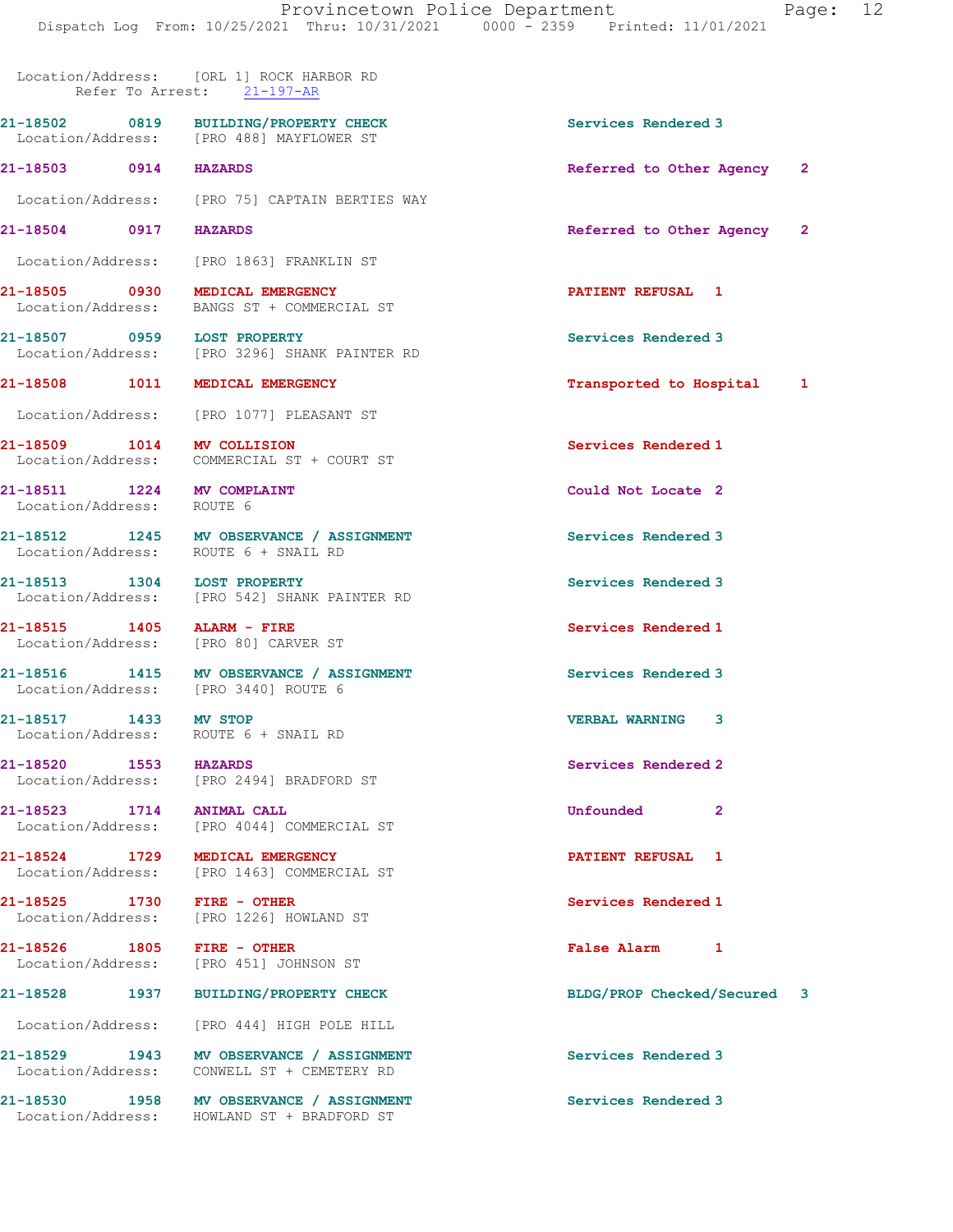|                                    |      | 21-18532 2027 BUILDING/PROPERTY CHECK                                                  | BLDG/PROP Checked/Secured 3 |  |
|------------------------------------|------|----------------------------------------------------------------------------------------|-----------------------------|--|
|                                    |      | Location/Address: [PRO 2483] COMMERCIAL ST                                             |                             |  |
| 21-18534 2032                      |      | <b>ANIMAL CALL</b><br>Location/Address: [PRO 1830] BRADFORD ST                         | Services Rendered 2         |  |
|                                    |      | 21-18535 2104 BUILDING/PROPERTY CHECK<br>Location/Address: [PRO 3259] MACMILLAN WHARF  | Services Rendered 3         |  |
|                                    |      | 21-18536 2148 BUILDING/PROPERTY CHECK<br>Location/Address: [PRO 440] HARRY KEMP WAY    | Services Rendered 3         |  |
|                                    |      | 21-18537 2152 BUILDING/PROPERTY CHECK                                                  | BLDG/PROP Checked/Secured 3 |  |
| Location/Address:                  |      | [PRO 519] RACE POINT RD                                                                |                             |  |
| 21-18538 2205 BAR CHECK            |      | Location/Address: [PRO 399] COMMERCIAL ST                                              | Services Rendered 3         |  |
|                                    |      | 21-18539 2228 BUILDING/PROPERTY CHECK<br>Location/Address: [PRO 530] SHANK PAINTER RD  | Services Rendered 3         |  |
|                                    |      | 21-18543 2352 MV OBSERVANCE / ASSIGNMENT<br>Location/Address: [PRO 37] BRADFORD ST     | Services Rendered 3         |  |
|                                    |      | For Date: $10/30/2021 -$ Saturday                                                      |                             |  |
|                                    |      | 21-18544 0017 911 - GENERAL<br>Location/Address: [PRO 484] MASONIC PL                  | Services Rendered 1         |  |
|                                    |      | 21-18546 0024 MV STOP<br>Location/Address: [PRO 105] COMMERCIAL ST                     | <b>VERBAL WARNING 3</b>     |  |
|                                    |      | 21-18548 0038 MV OBSERVANCE / ASSIGNMENT<br>Location/Address: HOWLAND ST + BRADFORD ST | Services Rendered 3         |  |
|                                    |      | 21-18549 0050 BUILDING/PROPERTY CHECK                                                  | BLDG/PROP Checked/Secured 3 |  |
|                                    |      | Location/Address: [PRO 175] COMMERCIAL ST                                              |                             |  |
| 21-18550 0051 MV STOP              |      | Location/Address: BRADFORD ST + ANTHONY ST                                             | <b>VERBAL WARNING</b><br>3  |  |
| 21-18551                           | 0053 | <b>BUILDING/PROPERTY CHECK</b>                                                         | BLDG/PROP Checked/Secured 3 |  |
|                                    |      | Location/Address: [PRO 182] COMMERCIAL ST                                              |                             |  |
| 21-18554                           | 0102 | <b>BUILDING/PROPERTY CHECK</b>                                                         | BLDG/PROP Checked/Secured 3 |  |
| Location/Address:                  |      | [PRO 186] COMMERCIAL ST                                                                |                             |  |
| 21-18552<br>Location/Address:      | 0113 | TRAFFIC CONTROL<br>BRADFORD ST + CARVER ST                                             | Services Rendered 3         |  |
| 21-18555 (1990)                    | 0116 | <b>BUILDING/PROPERTY CHECK</b>                                                         | BLDG/PROP Checked/Secured 3 |  |
|                                    |      | Location/Address: [PRO 1638] COMMERCIAL ST                                             |                             |  |
| 21-18556 0121<br>Location/Address: |      | <b>ASSIST CITIZEN</b><br>[PRO 3456] RYDER ST EXT                                       | Services Rendered 3         |  |
| 21-18557 0136                      |      | <b>BUILDING/PROPERTY CHECK</b><br>Location/Address: [PRO 564] BAYBERRY AVE             | Services Rendered 3         |  |
|                                    |      | 21-18558 0150 MV OBSERVANCE / ASSIGNMENT<br>Location/Address: BRADFORD ST + RYDER ST   | Services Rendered 3         |  |
| 21-18559 0151                      |      | MV STOP<br>Location/Address: [PRO 182] COMMERCIAL ST                                   | 3<br><b>VERBAL WARNING</b>  |  |
|                                    |      |                                                                                        |                             |  |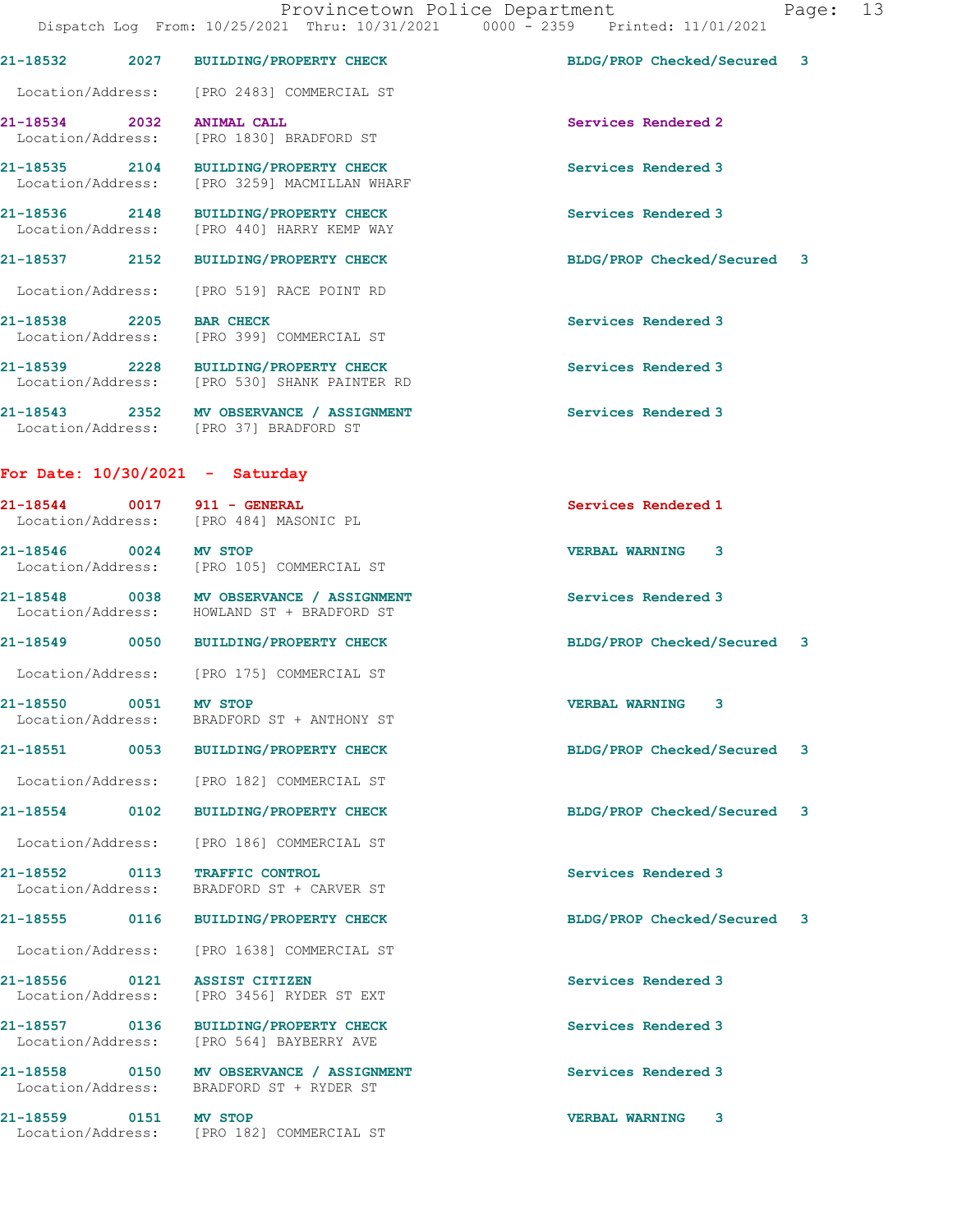|                                                | 21-18560 0206 BUILDING/PROPERTY CHECK<br>Location/Address: [PRO 2483] COMMERCIAL ST          | Services Rendered 3         |   |
|------------------------------------------------|----------------------------------------------------------------------------------------------|-----------------------------|---|
| 21-18561 0255                                  | BUILDING/PROPERTY CHECK                                                                      | BLDG/PROP Checked/Secured 3 |   |
| Location/Address:                              | [PRO 413] CONWELL ST                                                                         |                             |   |
| 21-18562 0257<br>Location/Address:             | <b>MV STOP</b><br>[PRO 444] HIGH POLE HILL                                                   | <b>VERBAL WARNING 3</b>     |   |
|                                                | 21-18563 0311 BUILDING/PROPERTY CHECK<br>Location/Address: [PRO 3259] MACMILLAN WHARF        | Services Rendered 3         |   |
| 21-18564 0342                                  | <b>BUILDING/PROPERTY CHECK</b>                                                               | BLDG/PROP Checked/Secured 3 |   |
| Location/Address:                              | [PRO 379] COMMERCIAL ST                                                                      |                             |   |
| 21-18565 0421                                  | BUILDING/PROPERTY CHECK<br>Location/Address: [PRO 2540] RACE POINT RD                        | Services Rendered 3         |   |
|                                                | 21-18566 0527 MV OBSERVANCE / ASSIGNMENT<br>Location/Address: BRADFORD ST + SHANK PAINTER RD | Services Rendered 3         |   |
| 21-18567 0529                                  | BUILDING/PROPERTY CHECK                                                                      | BLDG/PROP Checked/Secured 3 |   |
| Location/Address:                              | [PRO 1646] WINSLOW ST                                                                        |                             |   |
| 21-18568 0556                                  | <b>BUILDING/PROPERTY CHECK</b>                                                               | BLDG/PROP Checked/Secured 3 |   |
| Location/Address:                              | [PRO 1638] COMMERCIAL ST                                                                     |                             |   |
| 21-18569 0603<br>Location/Address:             | MV OBSERVANCE / ASSIGNMENT<br>ROUTE 6 + HOWLAND ST                                           | Services Rendered 3         |   |
| 21-18570 0631                                  | SERVICE CALL - POLICE<br>Location/Address: [PRO 516] RACE POINT RD                           | Services Rendered 3         | 1 |
| 21-18571 0634<br>Location/Address:             | <b>HAZARDS</b><br>[PRO 313] COMMERCIAL ST                                                    | Services Rendered 2         |   |
| 21-18572 0645                                  | <b>BUILDING/PROPERTY CHECK</b><br>Location/Address: [PRO 2898] JEROME SMITH RD               | Services Rendered 3         |   |
| 21-18573 0651 MEDICAL EMERGENCY                |                                                                                              | Transported to Hospital 1   |   |
|                                                | Location/Address: [PRO 3670] SHANK PAINTER RD                                                |                             |   |
| 21-18574 0700 ANIMAL CALL<br>Location/Address: | [PRO 516] RACE POINT RD                                                                      | Services Rendered 2         |   |
| 21-18575 0828 HAZARDS                          | Location/Address: [PRO 312] COMMERCIAL ST                                                    | Unfounded<br>$\mathbf{2}$   |   |
| 21-18576 0900 PARKING COMPLAINT                | Location/Address: PEARL ST + BREWSTER ST                                                     | Services Rendered 3         |   |
| 21-18577 0901 MV DISABLED                      | Location/Address: [PRO 2391] BRADFORD ST                                                     | Vehicle Towed 2             |   |
| Location/Address: [PRO 3440] ROUTE 6           | 21-18580 1106 MV OBSERVANCE / ASSIGNMENT                                                     | Services Rendered 3         |   |
| 21-18581 1127                                  | LANDLORD / TENANT<br>Location/Address: [PRO 1789] BRADFORD ST                                | Services Rendered 2         |   |
| 21-18582 1140 LANDLORD / TENANT                | Location/Address: [PRO 3070] COMMERCIAL ST                                                   | Services Rendered 2         |   |
|                                                | 21-18583 1231 BUILDING/PROPERTY CHECK<br>Location/Address: [PRO 3259] MACMILLAN WHARF        | Services Rendered 3         |   |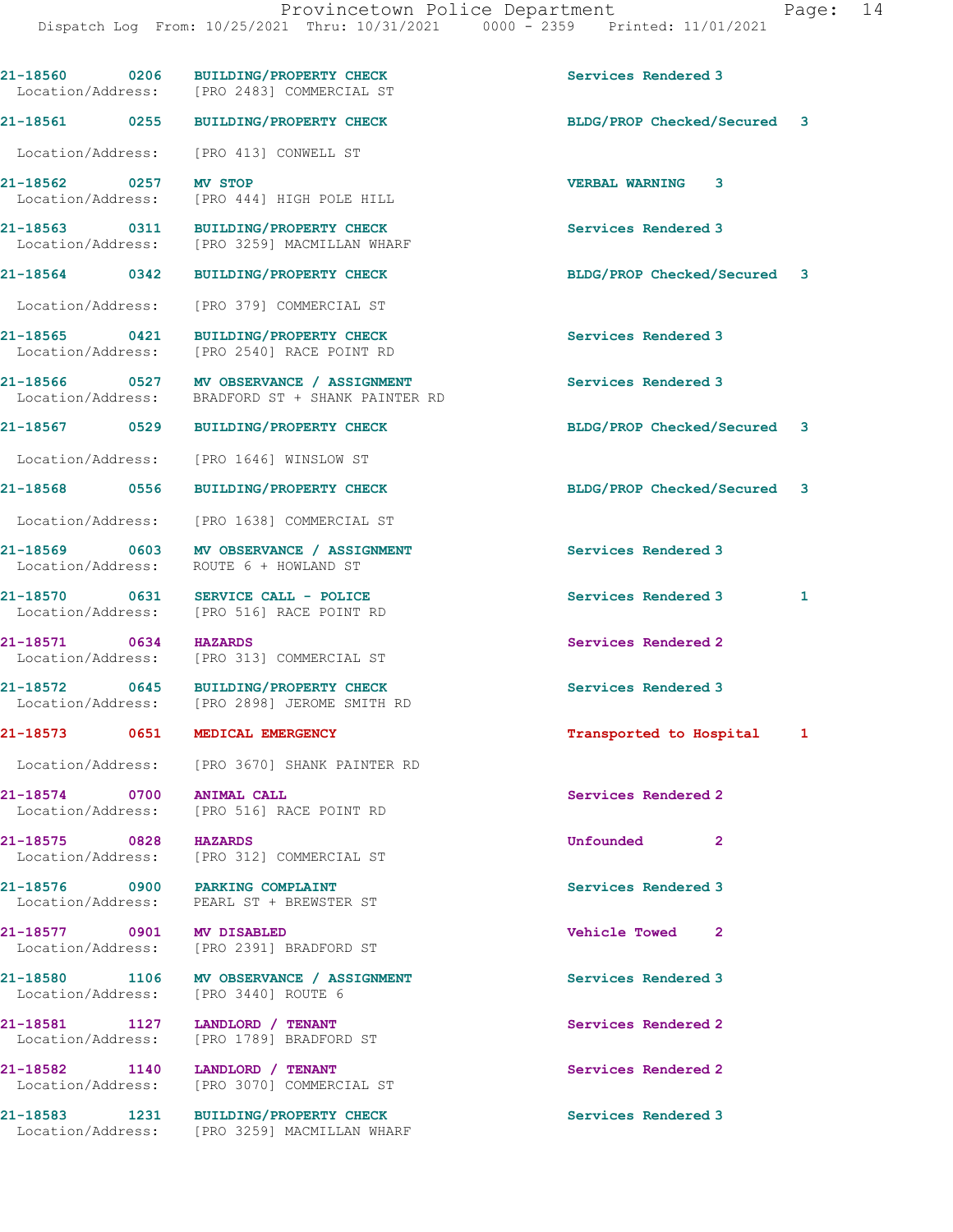| 21-18585 1240                     |                    | PARKING COMPLAINT<br>Location/Address: [PRO 1279] ATLANTIC AVE                           | Services Rendered 3              |              |
|-----------------------------------|--------------------|------------------------------------------------------------------------------------------|----------------------------------|--------------|
|                                   |                    | 21-18586 1339 LARCENY / FORGERY / FRAUD<br>Location/Address: [PRO 356] COMMERCIAL ST     | Services Rendered 2              | $\mathbf{1}$ |
|                                   |                    | 21-18587 1412 MV OBSERVANCE / ASSIGNMENT<br>Location/Address: ROUTE 6 + SHANK PAINTER RD | Services Rendered 3              |              |
|                                   |                    | 21-18588 1502 MEDICAL EMERGENCY                                                          | No Action Required               | $\mathbf{1}$ |
|                                   |                    | Location/Address: [PRO 3504] COMMERCIAL ST                                               |                                  |              |
| 21-18589 1503                     |                    | MEDICAL EMERGENCY                                                                        | Transported to Hospital 1        |              |
|                                   |                    | Location/Address: [PRO 3504] COMMERCIAL ST                                               |                                  |              |
| 21-18590 1517                     |                    | MEDICAL EMERGENCY                                                                        | Transported to Hospital 1        |              |
|                                   |                    | Location/Address: [PRO 1463] COMMERCIAL ST                                               |                                  |              |
|                                   |                    | 21-18591 1553 MV OBSERVANCE / ASSIGNMENT<br>Location/Address: [PRO 2001] CONWELL ST      | Services Rendered 3              |              |
|                                   |                    | 21-18594 1750 MEDICAL EMERGENCY                                                          | Transported to Hospital 1        |              |
|                                   |                    | Location/Address: [PRO 658] MOZART AVE                                                   |                                  |              |
| 21-18597 1854                     |                    | 911 - GENERAL<br>Location/Address: [PRO 3912] SHANK PAINTER RD                           | <b>SPOKEN TO</b><br>$\mathbf{1}$ |              |
|                                   |                    | 21-18598 1949 MEDICAL EMERGENCY                                                          | Transported to Hospital 1        |              |
|                                   |                    | Location/Address: [PRO 3259] MACMILLAN WHARF                                             |                                  |              |
|                                   |                    | 21-18599 2036 MV OBSERVANCE / ASSIGNMENT<br>Location/Address: [PRO 3430] COMMERCIAL ST   | Services Rendered 3              |              |
| 21-18600 2045                     |                    | MEDICAL EMERGENCY                                                                        | Transported to Hospital 1        |              |
|                                   |                    | Location/Address: [PRO 542] SHANK PAINTER RD                                             |                                  |              |
|                                   |                    | 21-18601 2047 ALARM - FIRE                                                               | No Action Required               | 1            |
| Location/Address:                 |                    | [PRO 4152] BRADFORD ST                                                                   |                                  |              |
| 21-18602                          | 2124               | MEDICAL EMERGENCY                                                                        | Transported to Hospital          | 1            |
| Location/Address:                 |                    | [PRO 1626] COMMERCIAL ST                                                                 |                                  |              |
| 21-18603                          | 2159               | <b>MV STOP</b><br>Location/Address: [PRO 3746] BRADFORD ST EXT                           | <b>VERBAL WARNING</b><br>3       |              |
| 21-18605                          | 2204               | ALARM - GENERAL                                                                          | No Action Required               | 1            |
| Location/Address:                 |                    | [PRO 3411] BRADFORD ST                                                                   |                                  |              |
| $21 - 18604$<br>Location/Address: | 2208               | 911 - GENERAL<br>[PRO 165] COMMERCIAL ST                                                 | Services Rendered 1              |              |
| 21-18607                          | 2321               | PROPERTY DAMAGE                                                                          | Citation / Warning Issued        | 3            |
|                                   | Refer To Accident: | Location/Address: BREWSTER ST + PEARL ST<br>$21 - 89 - AC$                               |                                  |              |

## For Date: 10/31/2021 - Sunday

| 21-18609 | 0013 | MEDICAL EMERGENCY | Transported to Hospital |
|----------|------|-------------------|-------------------------|
|          |      |                   |                         |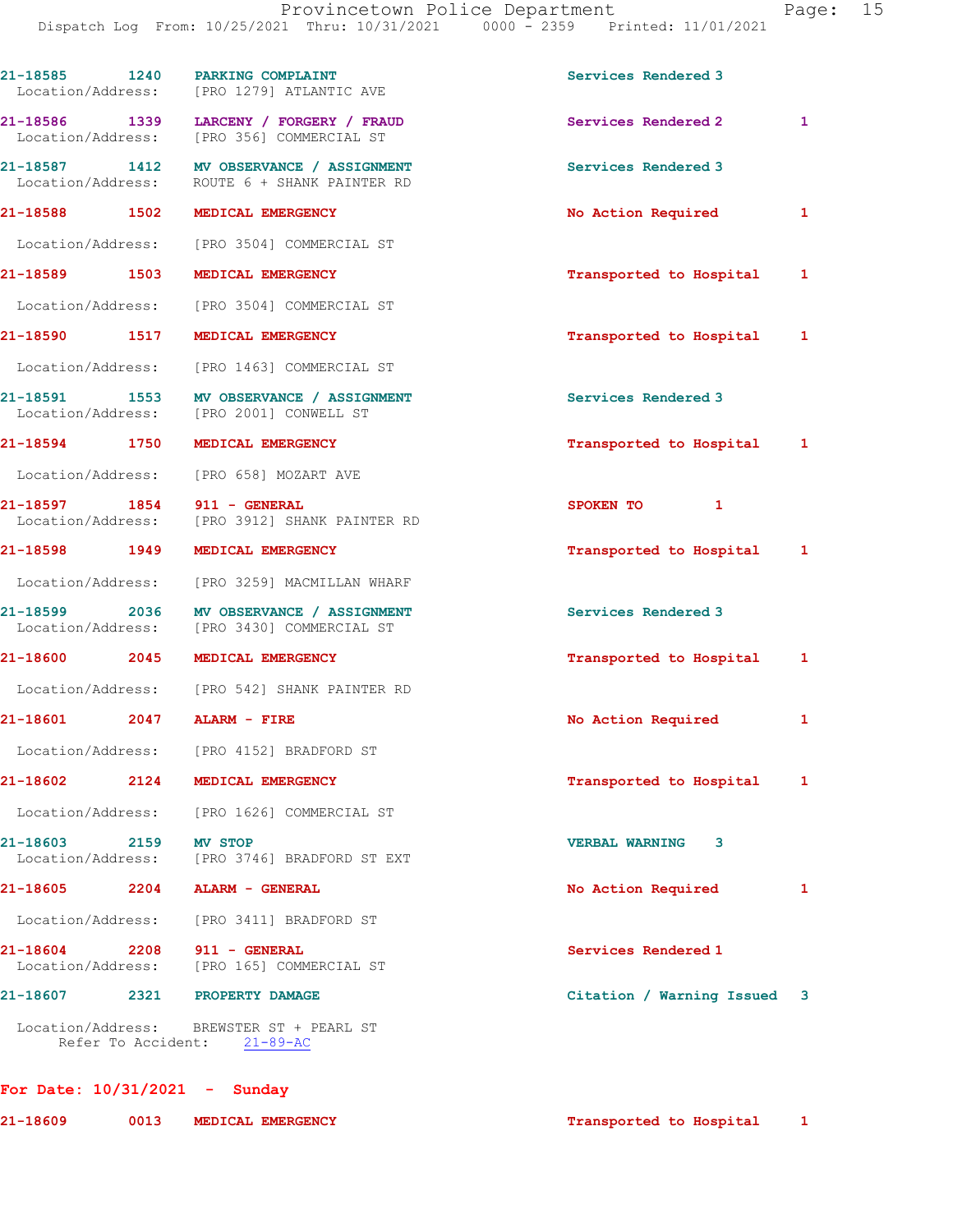|                                    | Dispatch Log From: 10/25/2021 Thru: 10/31/2021 0000 - 2359 Printed: 11/01/2021             | Provincetown Police Department | Page: | 16 |
|------------------------------------|--------------------------------------------------------------------------------------------|--------------------------------|-------|----|
|                                    | Location/Address: [PRO 175] COMMERCIAL ST                                                  |                                |       |    |
| 21-18610 0025 FOLLOW UP            | Location/Address: BREWSTER ST + PEARL ST                                                   | Services Rendered 2            |       |    |
| 21-18612 0045 DISORDERLY           | Location/Address: [PRO 484] MASONIC PL                                                     | <b>GONE ON ARRIVAL 1</b>       |       |    |
|                                    | 21-18613 0053 MV OBSERVANCE / ASSIGNMENT<br>Location/Address: BRADFORD ST + STANDISH ST    | Services Rendered 3            |       |    |
|                                    | 21-18614 0118 TRAFFIC CONTROL<br>Location/Address: CARVER ST + BRADFORD ST                 | Services Rendered 3            |       |    |
| 21-18616 0151 MV STOP              |                                                                                            | Citation / Warning Issued 3    |       |    |
|                                    | Location/Address: SHANK PAINTER RD + JEROME SMITH RD                                       |                                |       |    |
|                                    | 21-18617 0214 MV OBSERVANCE / ASSIGNMENT<br>Location/Address: BRADFORD ST + HIGH POLE HILL | Services Rendered 3            |       |    |
| 21-18618 0216 MV STOP              | Location/Address: RYDER ST + BRADFORD ST<br>Refer To Arrest: 21-198-AR                     | Arrest(s) Made 3               |       |    |
|                                    | 21-18619 0318 ALARM - GENERAL                                                              | No Action Required             | 1     |    |
|                                    | Location/Address: [PRO 285] COMMERCIAL ST                                                  |                                |       |    |
|                                    | 21-18620 0331 BUILDING/PROPERTY CHECK                                                      | BLDG/PROP Checked/Secured 3    |       |    |
|                                    | Location/Address: [PRO 1778] SHANK PAINTER RD                                              |                                |       |    |
|                                    | 21-18621 0333 BUILDING/PROPERTY CHECK                                                      | BLDG/PROP Checked/Secured 3    |       |    |
|                                    | Location/Address: [PRO 545] SHANK PAINTER RD                                               |                                |       |    |
|                                    | 21-18622 0503 ALARM - GENERAL<br>Location/Address: [PRO 539] SHANK PAINTER RD              | Services Rendered 1            |       |    |
|                                    | 21-18623 0520 BUILDING/PROPERTY CHECK<br>Location/Address: [PRO 2512] JEROME SMITH RD      | Services Rendered 3            |       |    |
|                                    | 21-18624 0559 BUILDING/PROPERTY CHECK                                                      | BLDG/PROP Checked/Secured 3    |       |    |
|                                    | Location/Address: [PRO 3259] MACMILLAN WHARF                                               |                                |       |    |
|                                    | 21-18625 0632 MV OBSERVANCE / ASSIGNMENT<br>Location/Address: [PRO 447] JEROME SMITH RD    | Services Rendered 3            |       |    |
|                                    | 21-18626 0728 ALARM - GENERAL                                                              | Referred to Other Agency 1     |       |    |
|                                    | Location/Address: [PRO 4164] RACE POINT RD                                                 |                                |       |    |
|                                    | 21-18627 0818 LOST PROPERTY<br>Location/Address: [PRO 542] SHANK PAINTER RD                | Services Rendered 3            |       |    |
|                                    | 21-18628 0837 MV OBSERVANCE / ASSIGNMENT<br>Location/Address: ROUTE 6 + SNAIL RD           | Services Rendered 3            |       |    |
| 21-18629 0852 ANIMAL CALL          | Location/Address: [PRO 90] COURT ST                                                        | Services Rendered 2            |       |    |
| 21-18630 0859<br>Location/Address: | SERVICE CALL - POLICE<br>[PRO 516] RACE POINT RD                                           | Services Rendered 3            | 3     |    |
|                                    | 21-18633 1021 MEDICAL EMERGENCY<br>Location/Address: [PRO 1892] SHANK PAINTER RD           | PATIENT REFUSAL 1              |       |    |
|                                    | 21-18634 1031 LOST PROPERTY<br>Location/Address: [PRO 542] SHANK PAINTER RD                | Services Rendered 3            |       |    |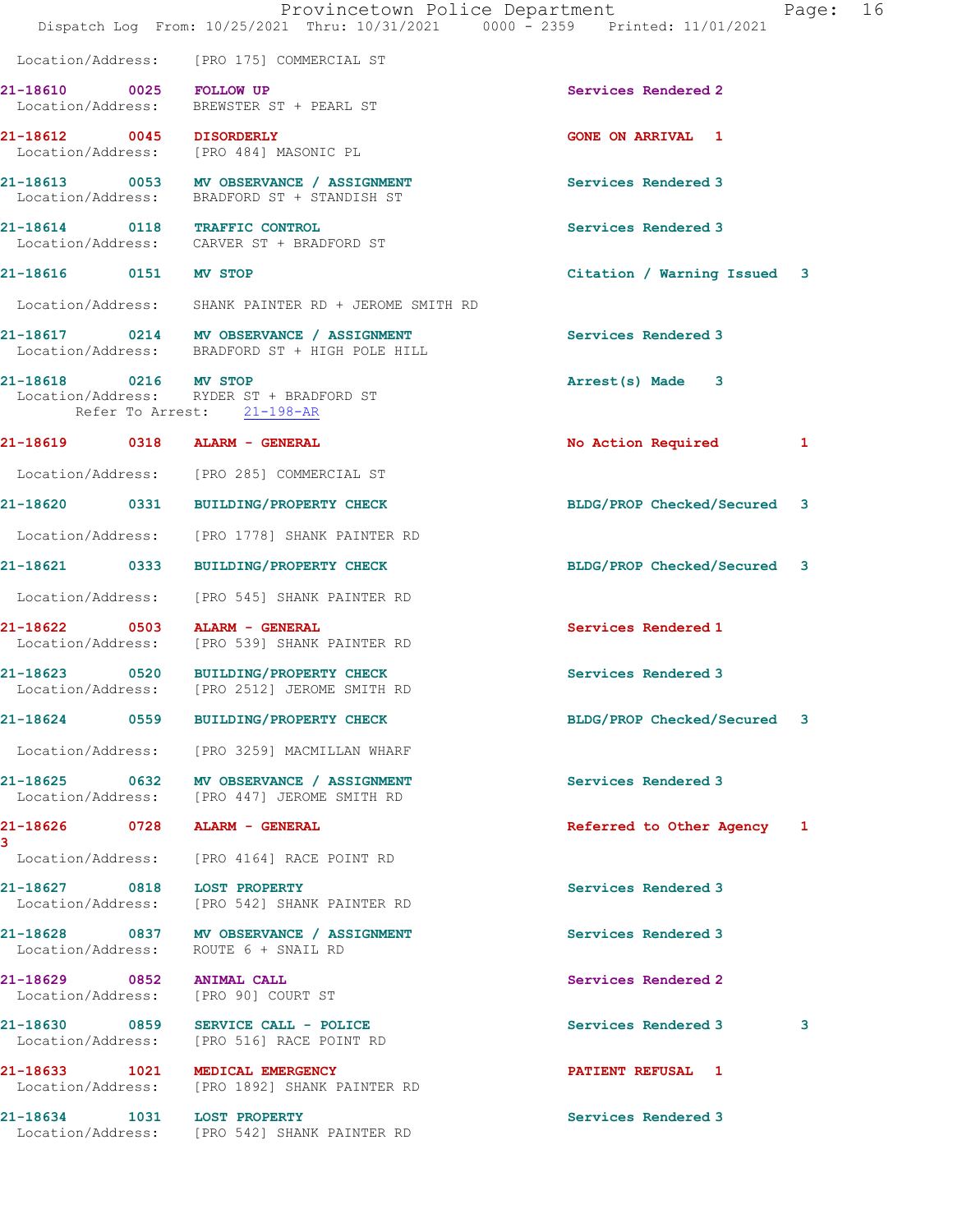21-18640 1256 HARASSMENT / THREATS Services Rendered 2 Location/Address: [PRO 210] COMMERCIAL ST 21-18641 1301 SERVICE CALL - POLICE Services Rendered 3 Location/Address: [PRO 3279] COMMERCIAL ST 21-18642 1331 LOST PROPERTY Services Rendered 3 Location/Address: [PRO 542] SHANK PAINTER RD 21-18644 1346 BUILDING/PROPERTY CHECK Services Rendered 3 Location/Address: [PRO 488] MAYFLOWER ST 21-18645 1411 LOST PROPERTY Unfounded 3 Location/Address: [PRO 539] SHANK PAINTER RD 21-18646 1453 LOST PROPERTY Services Rendered 3 Location/Address: [PRO 542] SHANK PAINTER RD 21-18647 1517 HAZARDS Referred to Other Agency 2 Location/Address: [PRO 70] BRADFORD ST EXT 21-18648 1541 BUILDING/PROPERTY CHECK BLDG/PROP Checked/Secured 3 Location/Address: [PRO 519] RACE POINT RD 21-18649 1552 MV OBSERVANCE / ASSIGNMENT Services Rendered 3 Location/Address: [PRO 3568] CONWELL ST 21-18650 1611 MV OBSERVANCE / ASSIGNMENT Services Rendered 3 Location/Address: ROUTE 6 + SNAIL RD 21-18652 1634 MV STOP VERBAL WARNING 3 Location/Address: [PRO 525] COMMERCIAL ST 21-18653 1637 BUILDING/PROPERTY CHECK Services Rendered 3 Location/Address: [PRO 2977] COMMERCIAL ST 21-18654 1642 MV OBSERVANCE / ASSIGNMENT Services Rendered 3 Location/Address: COMMERCIAL ST + BERRY LN 21-18656 1735 MV OBSERVANCE / ASSIGNMENT Services Rendered 3<br>
Location/Address: [PRO 3440] ROUTE 6 21-18657 1742 MEDICAL EMERGENCY Transported to Hospital 1 Location/Address: [PRO 63] BRADFORD ST EXT 21-18659 1746 MV DISABLED Services Rendered 2 Location/Address: [PRO 3430] COMMERCIAL ST 21-18660 1823 BUILDING/PROPERTY CHECK Services Rendered 3 Location/Address: [PRO 3296] SHANK PAINTER RD 21-18661 1834 MV STOP VERBAL WARNING 3 Location/Address: [PRO 3430] COMMERCIAL ST 21-18662 1846 MV STOP VERBAL WARNING 3 Location/Address: [PRO 3430] COMMERCIAL ST 21-18663 1847 MV COLLISION Services Rendered 1

21-18635 1128 MEDICAL EMERGENCY Services Rendered 1 Location/Address: [PRO 2647] SHANK PAINTER RD

21-18636 1138 LOST PROPERTY Services Rendered 3 Location/Address: [PRO 542] SHANK PAINTER RD

21-18638 1156 LOST PROPERTY Services Rendered 3 Location/Address: [PRO 542] SHANK PAINTER RD

Location/Address: